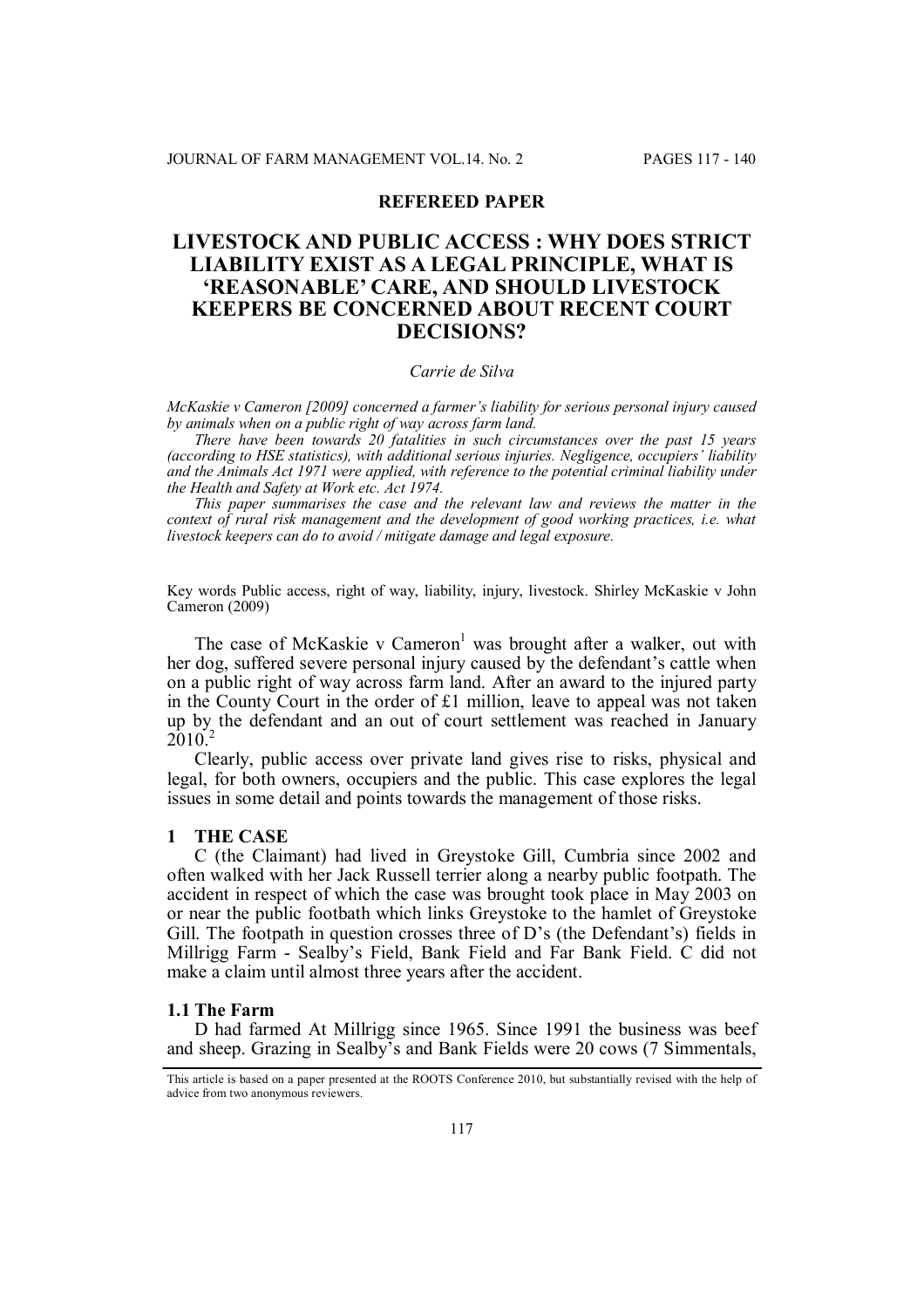11 Simmental cross, one Aberdeen Angus cross and one Limousin cross). D held one Simmental bull so some calves were Simmental, most were cross (with some Friesian but predominantly Simmental). The calves at the time of the accident were between 5 and 9 months old.

The Wildlife and Countryside Act 1981 prohibits bulls of recognised dairy breeds from being kept in fields with public access.<sup>3</sup> Simmentals are not such a breed.<sup>4</sup>

Sealby's and Bank Fields were used for the grazing of cows and autumn born calves and Far Bank Field for silage. Some fields on the farm changed usage periodically. Others had usage constrained by condition, e.g. too wet or steep for machinery. There were several other footpaths crossing various areas of the farm.

### **1.2 The Route of the Footpath**

The path leaves the garden of a Gallery by a stile leading into Sealby's Field. At the other side of the field is an opening in a dry stone wall (an 'ever open gate') by which to enter the next field. There is a track, which D unsuccessfully tried to establish was made by sheep, which would indicate to a walker to go straight from the stile to the ever open gate. This would be an incorrect route according to  $OS<sup>5</sup>$  map which has the path following the field boundary and leading to a stile (rather than the ever open gap in the wall). That second stile was not visible from the first stile on entering Sealby's Field. Again, in Bank Field the OS map has the path following the boundary until reaching a third stile leading from Bank Field to Far Bank Field.

There were footpath indicators with a notice 'Farmland - please close gates - please keep your dog on a lead - Thank You' between the Gallery and Sealy's Field. There was conflicting evidence as to when these signs were erected. There were no other signs over the farmland.

When C and her partner were first told about the footpath by locals, they were directed towards the ever open gate. They used the route at least, and probably more than, 20 times and were not challenged about taking the unofficial route.

#### **1.3 Farming Practice**

Calves born in the autumn and winter were wintered indoors and turned out to graze with their mothers in late April or early May after de-horning and castration. There were two creep feeders for calves (not accessible by fully grown cattle) in Bank Field and water was provided by a stream.

The May turnout had been customary since 1991 with no apparent accidents. There had been an incident in 1990 or 1992, the facts of which are unclear. On first turning out, the cows and calves would be frisky for an hour or so but soon settle down to graze.

# **1.4 The Accident**

C had only used the footpath since December 2002 and was on holiday in early May 2003, thus had not seen cattle in the field before - only sheep. Having dropped her partner at the pub and done some chores, C planned to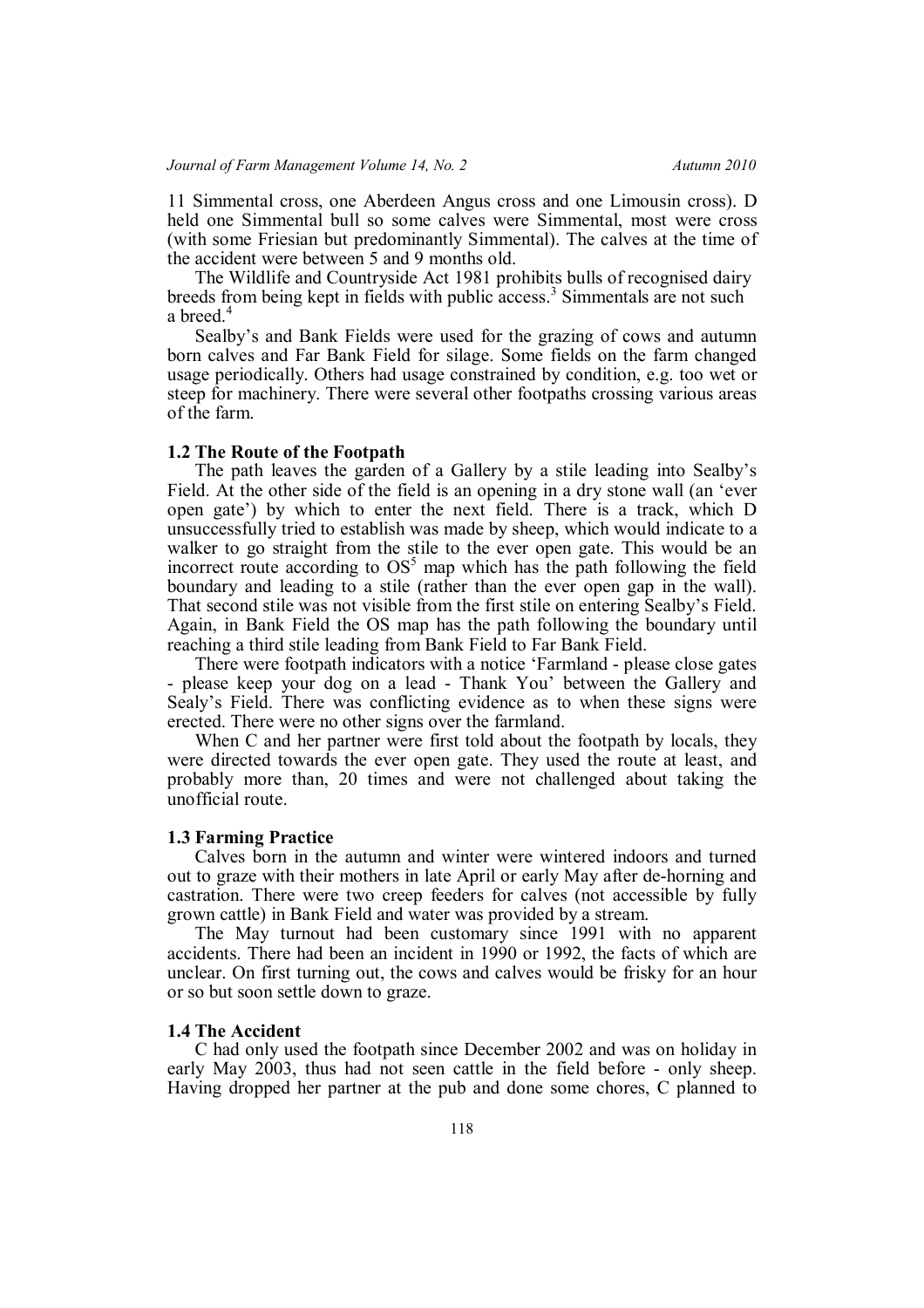walk down the footpath to the pub, with her dog, to join him. Only C witnessed the accident and the judgment indicates that her recollection must, in part, be inaccurate.

The accident was discovered by D who went to investigate on his quad bike on hearing the cows making a commotion. D's wife made the HSE report from her husband's account - great weight was put on this account. D recovered C, who was being 'thrown about' by the cows. He brought C to the farm house, dialled 999, tried to make her comfortable on cushions in the yard and got neighbours to help. C was discharged from hospital in July 2004, over a year after the accident.

C was found some 50 yards from the designated footpath. D's wife noted that she believed that if C had been on the route of the footpath she would have been able to get away from the cows.<sup>6</sup> She also noted that it was known that people did use the 'short cut'. D was cross examined on the HSE report and confirmed his wife's statement. D expressed horror at seeing his cows throwing C around and had not seen anything like it before, considering that C was lucky to have survived.

Although it is acknowledged that there was no attempt to deceive by D, in the very open HSE report and other statements, it was notably criticised by the judge that D's legal advisers were misguided in leaving out certain aspects of evidence from an edited version of a witness statement in an attempt to strengthen D's case.

D indicated that he found C in the middle of Bank Field. C said she was attacked by the cattle in Sealby's Field. This cannot be correct unless the cattle pushed C up some considerable length of slope, pushed her through the ever open gate and then on up across Bank Field. Evidence from C's partner is that in Bank Field they habitually walked on a route which followed the OS designated footpath. D asserted that as C was found in the middle of the field she was taking a short cut. The court considered that on the balance of probabilities she had been following her usual route but had veered from it as the cows moved in.

### **1.5 Claimant's Route**

C believed she was following the correct footpath route, as described to her by locals. Only when the original defence was served was a query as to the route of the path, and C's route, raised.

Photographs, of various dates but not at the time of the accident, show high nettles and other growth which would indicate that following the correct route might have been difficult.

### **1.6 Farming Decisions**

D, as would any competent farmer, acknowledged the danger of cows with calves at foot, particularly in the presence of dogs. But he stressed that this is more with very young calves, i.e. spring born, which he consciously grazes in fields not crossed by public footpaths. His autumn born calves are indoors at this stage. The court accepted the decision making behind the positioning of spring born calves. It was not persuaded that such risk assessment was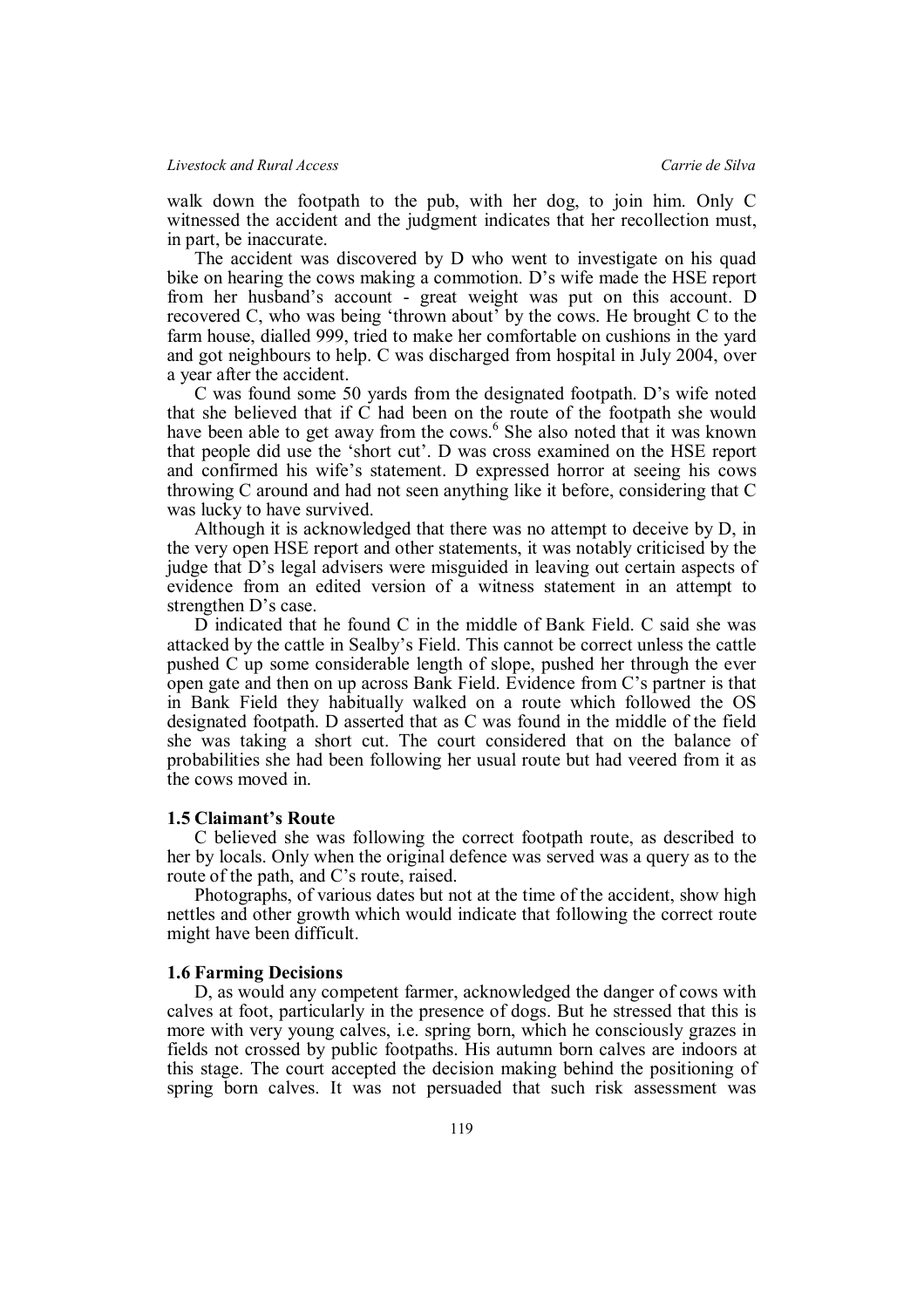operative with autumn born calves where the convenience of available land seemed to be a higher priority to D. He stated that otherwise the cattle would have to be in three separate (rather than abutting) fields and would be more difficult to manage.

## **2 THE LAW**

Possible Causes of Action

Occupiers' Liability Act 1957 Occupiers' Liability Act 1984 negligence Animals Act 1971 Health and Safety at Work, etc. Act 1974

## **2.1 Occupiers' Liability Act 1957**

The Occupiers' Liability Act 1957 imposes a duty<sup>7</sup> on the occupiers of premises to take such care as is reasonable to see that lawful visitors are reasonably safe for the purposes for which he is permitted on the premises. This duty does not extend to risks willingly accepted by the visitor $8$ .

Lawful visitors are those who either have express permission or, as with users of a public footpath, a legal right to be there<sup>9</sup>. As C was found some considerable distance from the line of the path, was she a trespasser and so outside the protection of the 1957 Act?

Readers may be aware that injuries sustained by users of public rights of way<sup>10</sup> generally do not have the protection of the 1957 Act.<sup>11</sup> That exemption indicates that there is normally no duty owed in respect of *non*-feasance,  $^{12}$  e.g. not filling in a hole, but there remains a duty for *mis-*-feasance. Thus, where injury is sustained due to something the occupier has actively done, in this case introducing livestock, then the basic statutory principles still apply.

## **2.1.2 Occupiers' Liability Act 1984**

A duty is owed to persons *other than visitors* <sup>13</sup>(within the meaning of the 1957 Act). The duty applies to those who enter land without authority and are therefore technically trespassers, and also to those who enter without permission but with lawful authority, e.g. persons entering land subject to an access agreement <sup>14</sup>or order in force under the National Parks and Access to the Countryside Act 1949<sup>15</sup> and persons exercising a private right of way. The provisions follow the Law Commission's recommendations in their *Report on Liability for Damage or Injury to Trespassers and Related Questions of Occupiers' Liability* <sup>16</sup>which ascribes liability where the occupier is aware of the danger (or has reasonable grounds to believe that it exists), *and* they know (or have reasonable grounds to believe) that C would come into the vicinity of the danger *and* the risk is one against which D may reasonably be expected to offer some protection.<sup>17</sup> Where a duty arises under this Act that duty is to take reasonable care to ensure that persons do not suffer injury on the premises by reason of the danger.<sup>18</sup> This duty *may* be discharged by warning, although a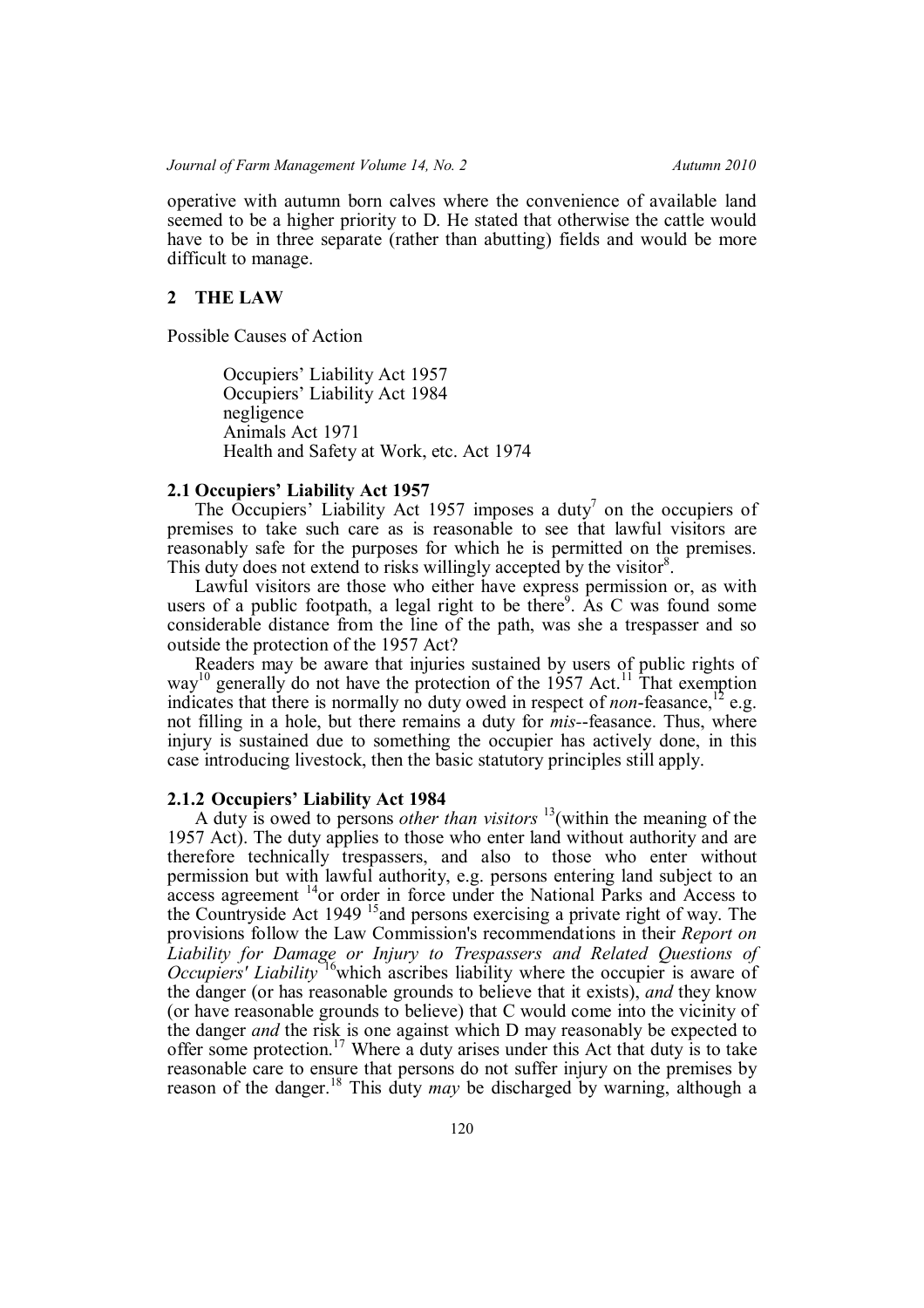warning does not *necessarily* discharge the duty<sup>19</sup>. It will be a matter of fact in the individual circumstances.<sup>20</sup>

So on the footpath D had a duty to keep C reasonably safe. Off the footpath D had a duty to take reasonable steps to protect C against injury arising from things done or omitted to be done on the land on or near the footpath, if he knew or ought reasonably to have known of the danger.

# **2.1.3 Which Act applies? Establishing Status of Claimant**

*Prima facie* C was not on the footpath so must have been a trespasser, albeit unintentional. While most trespasses to land are intentional, trespass can also be committed negligently<sup>21</sup> or accidentally.<sup>22</sup> C followed the route explained to her by locals and also apparent to any observer due to the wearing of a path in the field. D and his wife were aware, as evidenced by their witness statements to the HSE, that walkers used this alternative route. There were no signs to indicate the correct route. It was successfully argued that D's implied consent, or lack of objection, to walkers using the alternative route prevented him from asserting that C was a trespasser. D later said he only rarely saw people using the short cut and on each occasion objected with those concerned. This did not appear to align with the earlier HSE Report.

Taking into account the apparently habitual use of the unofficial route, the appearance of the track in the field, the lack of signage, that anyone without an OS map would take the unofficial route, the knowledge of D that the short cut was used the court found the requisite degree of acquiescence such that D was estopped from claiming C was a trespasser.

As there was some evidence raised that there might have been some obstruction of the right of way, the judge went on to consider the right to deviate when a right of way was obstructed with particular reference to private rights of way.<sup>23</sup> *Halsbury's Law of England* <sup>24</sup>indicates the right to deviate from the public highway onto open land where the usual route is 'founderous and impassable'.<sup>25</sup>

So :Was D under a duty to keep footpath in good repair and passable?

The general right of repair is at public expense <sup>26</sup> and the court found no duty on D to repair the footpath.

Was there good reason for C to deviate?

It is likely that there were nettles in front of the stile and that the obvious alternative would be through the ever open gate. It was noted that the right to deviate is a matter of fact. It is irrelevant whether or not C knew the correct route and had consciously deviated.

## **2.1.4 What care would have been required if C had been a trespasser?**

To take the three stage test in the Occupiers' Liability Act 1984,<sup>27</sup> D clearly knew of the danger, knew of the presence of walkers and the judge found that it was a danger against which D should reasonably be expected to offer some protection.

Due to the absence of signs, many people would be likely to trespass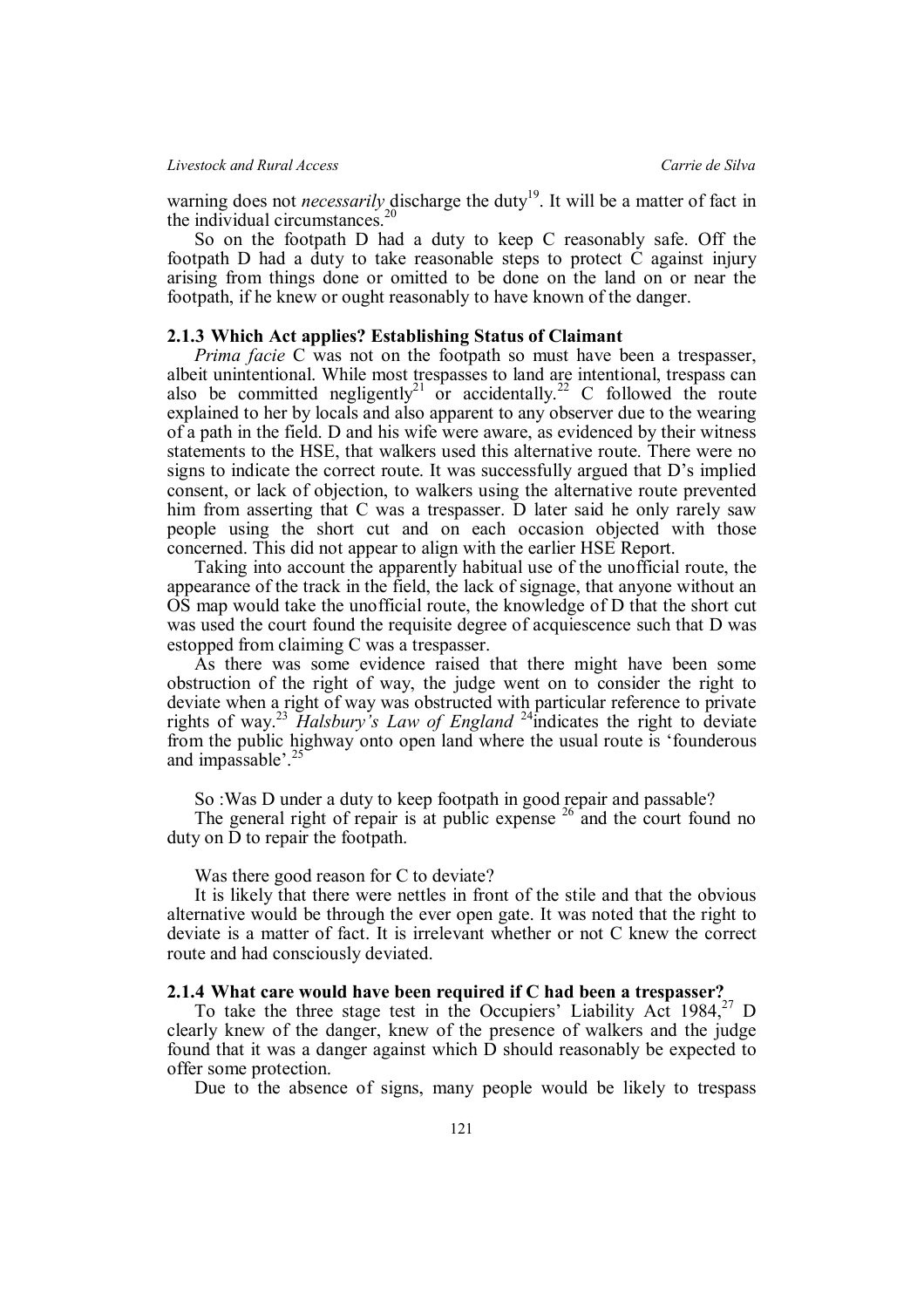without meaning to do so, which D knew, and many walkers would not appreciate the danger of cows with calves. The danger, given a cow's size and weight, would be likely to be severe.

Although not tested in court, it might be that signs alone *would* offer an adequate defence against a claim by trespassers in a situation where there was not suggestion of public access.

## **2.2 Negligence**

The basic principles of negligence need not be set out in detail here. Suffice it to note that there is a three stage test such that it must be established that D owes C a duty of care, that this duty of care has been breached, and that the damage claimed for resulted from that breach and was of a broadly foreseeable nature. In fulfilling a duty of care D must take 'reasonable' care,<sup>2</sup> a measure of which would be industry good practice.<sup>29</sup> In this case, the point in question was that of breach and, in this respect, a number of claims were made. In ascertaining whether D had taken reasonable care it was asserted that

- a. He failed to consider that cows with calves are more likely to react to dogs;
- b. He failed to post adequate warning signs such that C could make an informed decision;
- c. Allowing a Simmental bull materially increased the risk of unpredictable behaviour in the cows and calves - both veterinary experts disagreed with this point:
- d. The likelihood of walkers taking short cut, with the attendant increased need for accurate signage, was not considered.

## **2.2.1 Duty of care**

Given that C has been found to be a lawful visitor, it needed to be established that D had taken 'reasonable 'care' A number of cases were considered which underlined the point that there is *no* duty to warn or protect against 'obvious risk'.<sup>30</sup> The court felt that walking across a field with cattle grazing, even with a dog, was *not* an 'obvious risk' to the average citizen with no specialist agricultural knowledge, thus some warning or protection should have been given.

# **2.2.2 Did C consent to the risk?**

She did not know there were cattle in the field on entering. C did, actually, come from a farming family and she knew cows could be dangerous but did not appear to know of the additional danger of calves at foot, especially when faced with a dog. $31$ 

### **2.2.3 Contributory negligence**

Not unexpectedly, the defence raised arguments of contributory negligence,<sup>32</sup> i.e. the principle that the claimant's own lack of care directly caused or contributed to her injuries :

Claim - C did not try to escape over stream or in creep feeder. This was found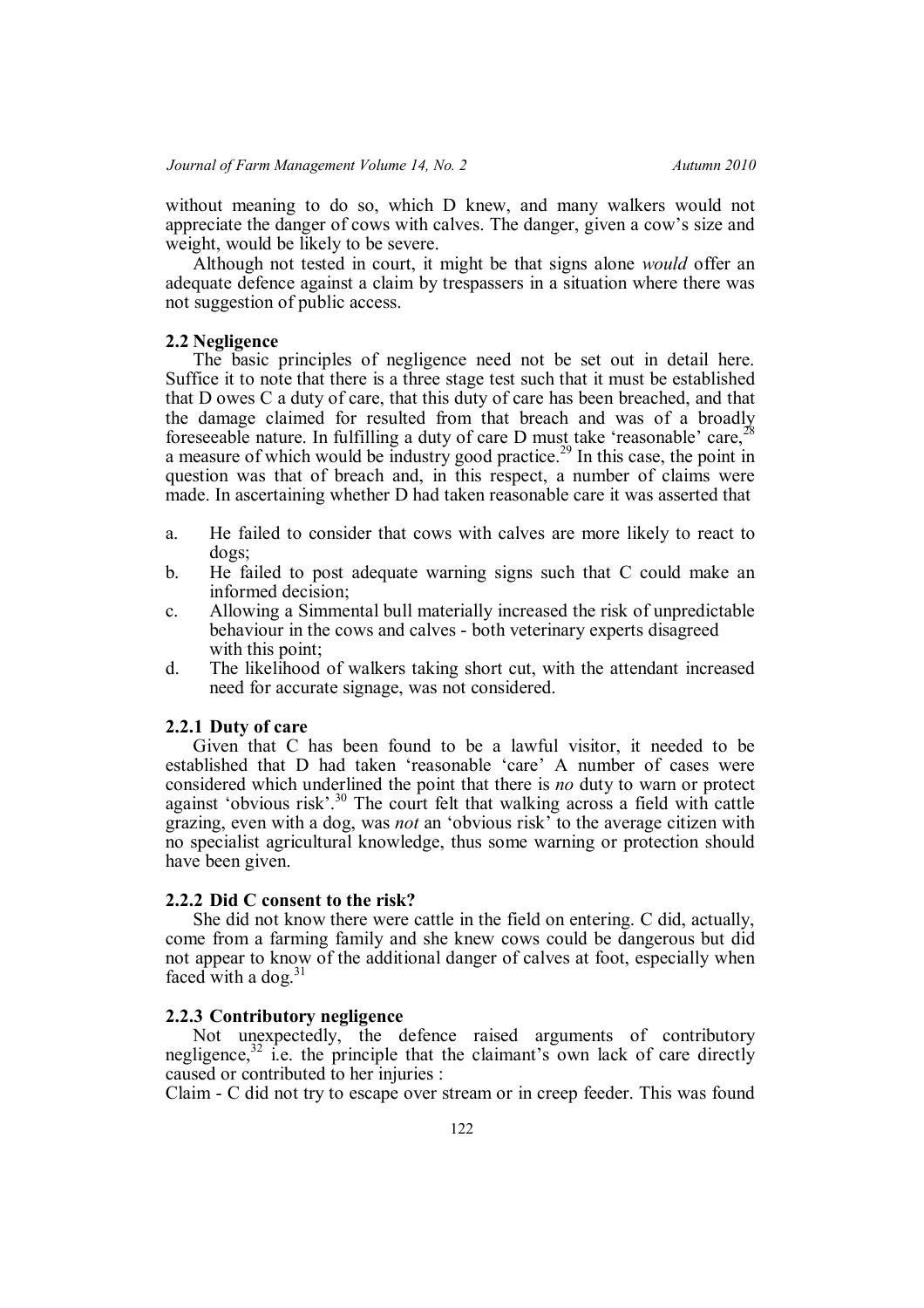to be impractical and/or ineffectual and was rejected.

Claim - If she followed the footpath she would have been less vulnerable The veracity of this was rejected on expert evidence.

Claim - C should have retraced her steps once realising cattle were there. It was found that (a) her position would make this unfeasible, (b) she did not know that cows with calves were a danger.

Claim - the dog was on an extended lead and not under complete control. This was rejected.

# **2.2.4 What should D have done to comply with his duty under OLA 1957?**

Clearly, following the published NFU and HSE guidance which warns against putting cows with calves in fields with public access, would be key. In short, either put up temporary fencing or use other fields. The dangers of walkers with dogs might be rare but leave a farmer vulnerable if a walker is injured. The situation is susceptible to the most sensitive animal in the herd, who others will follow if it becomes agitated.

Warning signs - helpful, indicators of good practice but not the only answer.

Fencing - ideal, but likely to be impractical for reasons of time and expense in many instances.

Other fields - relatively easy to arrange on this farm, but that will obviously not be the case universally.

It might be noted that there have been other cases in recent years where a farmer has been found to be negligent for lack of due care when managing livestock in a way which most industry observers would consider to be good practice. In the Court of Appeal it was decided in *Wilson v Donaldson* [2004]*<sup>33</sup>* that a farmer, who had good fencing and regularly checked stock, should have had self-closing gates due to the possibility of walkers leaving gates open, leaving him liable when the cattle got onto the public highway. There is clearly room for concern as to what the courts will see as negligence in a farming context.

# **2.3 Animals Act 1971**

The Animals Act ascribes liability, in certain circumstances, in the absence of fault. Under this Act (to take the relevant elements) it must be established that damage, if caused, is likely to be severe.<sup>34</sup> Clearly this is the case with cattle, due to their size, weight, potential speed, the likely use of their heads as a weapon and their habit of trampling.

It must then be established that the likelihood of damage is either due to known characteristics of the animal in question (e.g. it has a history of aggression) or is due to characteristics found at particular times or in particular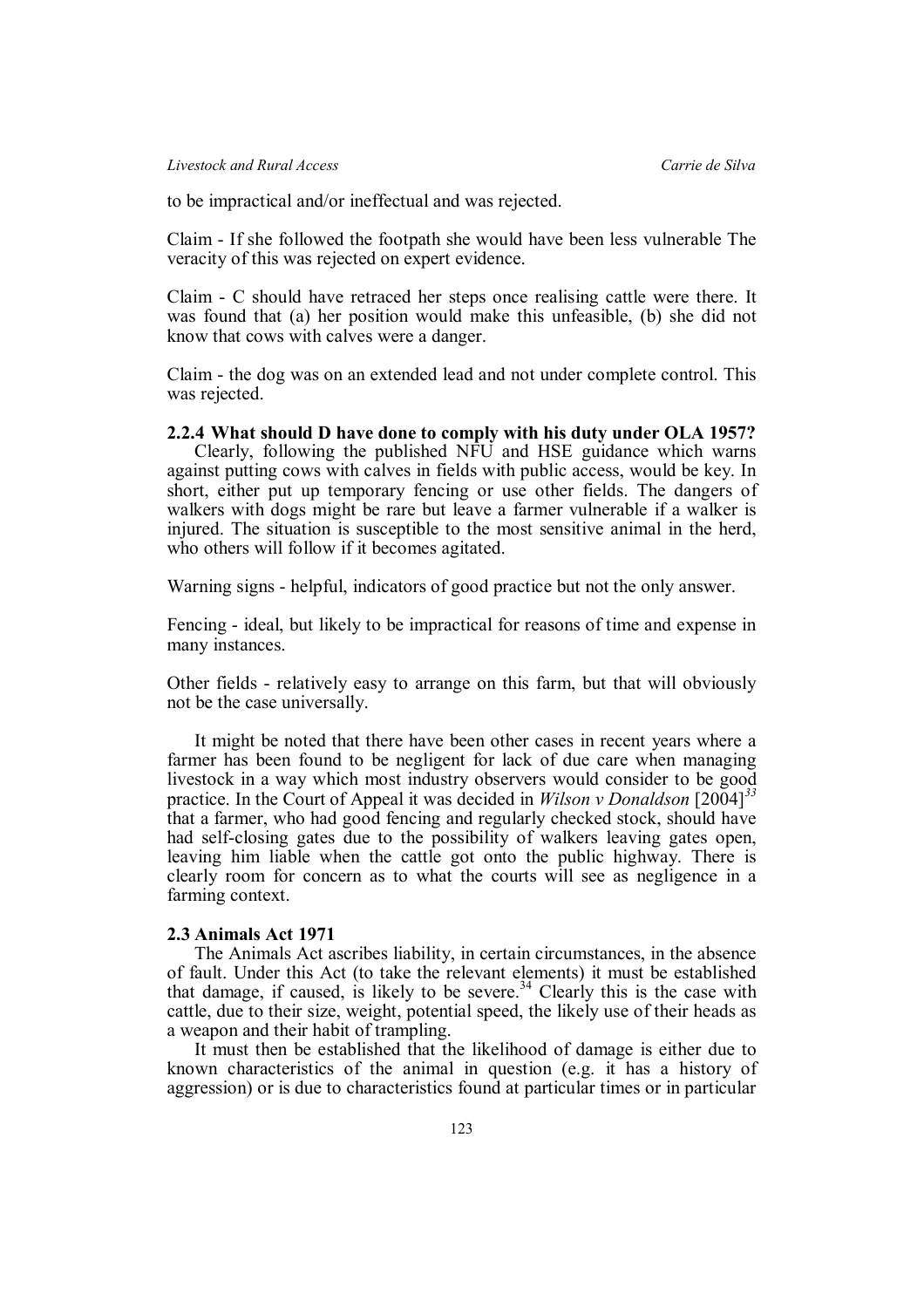circumstances,<sup>35</sup> e.g. with calves at foot. This accords with the view taken in *Mirvahedy v Henley* [2003].

Were those characteristics known to D? Yes (or should have been).

Do any of the s5 defences offer D any protection?

- (1) Was the injury wholly due to C's fault?
- (2) Had C voluntarily accepted the risk?

In *Cummings v Granger*  $[1977]$ ,<sup>36</sup> it was held that to prove someone has voluntarily accepted the risk it must be shown (1) that they fully appreciate the risk, and (2) that they, thus, voluntarily exposed themselves to it. it was held that C did *not*, and cannot have been expected, on an objective standard, to have appreciated the risk.

There have been other cases where the s5 defence of voluntary acceptance of risk has succeeded (e.g. *Freeman v Higher Park Farm* [2008]<sup>37</sup>) but in the *McKaskie* case the judge found that s2(2) of the Act was satisfied and none of the s5 defences to be operable.

# **2.3.1 In the absence of lack of care, can Animals Act strict liability be justified?**<sup>38</sup>

The underlying reasoning behind civil actions for damage caused by animals has classical Roman roots in Ulpian's:<sup>39</sup> man should not use his own property so as to hurt another.<sup>4</sup>

Although, as was heavily reported in the press following *Mirvahedy*, it perhaps seems *prima facie* to be 'unfair' to ascribe liability without fault when there is every evidence of due care, this was specifically explored in the thinking behind the Animals Act in a number of preceding reports and papers.<sup> $41$ </sup> In short, although the defendant may not be at fault, the claimant certainly is not  $42$  and, on balance, with whom should liability and the insurance burden lie?

The law had long imposed strict liability in cases of cattle trespass, i.e. where certain kinds of animals stray on to the land of another. Under the old doctrine of scienter,  $43$  strict liability also arose in regard to injury caused by a domesticated animal where it could be established that the defendant knew that the animal had a vicious or mischievous propensity. This tort of strict liability was referred to in *Rylands v Fletcher*<sup>44</sup> and although that rule would only embrace animals of a dangerous species, $45$  not those of a domesticated species with a dangerous disposition, the thread of legal reasoning is clear : reflecting the reciprocity theory of tort, if one takes risks or actions (e.g. by animal keeping), one must bear the burden of resultant damage.<sup>46</sup>

There have been several attempts either to remove  $47$  or temper the strict liability element of the Animals Act. Defra consulted with industry on the matter in 2009.<sup>48</sup> This retained strict liability for claims involving animals which are known to show characteristics 'unusual' to their type, i.e. that are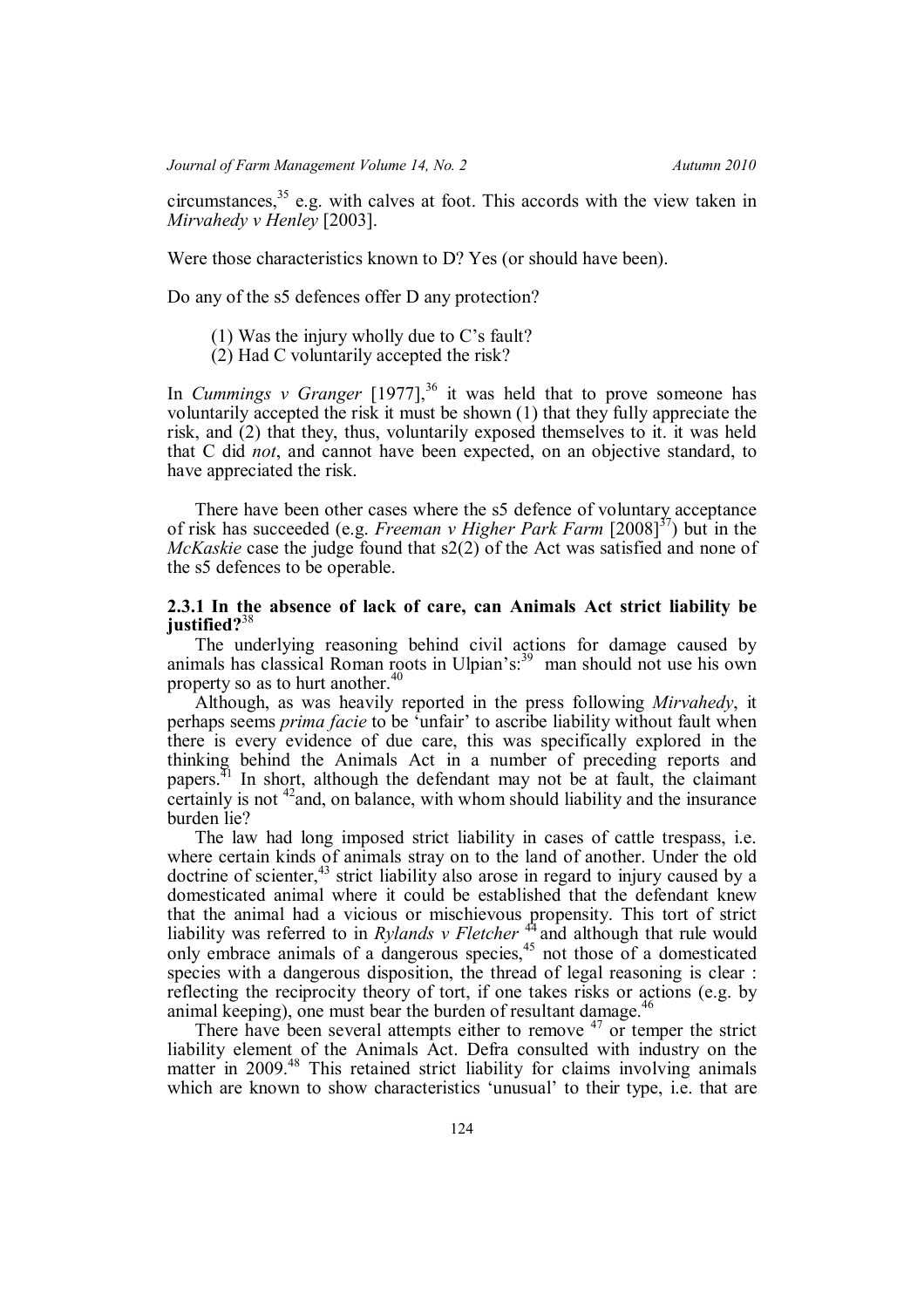## *Livestock and Rural Access Carrie de Silva*

particularly vicious. The revised provisions contain a classification of 'conditional' characteristics. These are those characteristics generally shared by the species but only in particular circumstances. There would be strict liability here *unless* the keeper can shown that there was no particular reason to expect the particular circumstances that provoked the conditional characteristic would arise at that time. In March 2010 a response was published, which indicated that there was no clear support for the new revision. The conclusion is that Defra will prepared a revised Legislative Reform Order <sup>49</sup>and seek further views from respondents to the original consultation in order '…it is hoped, agreement, on an acceptable way forward.<sup>50</sup>

Suffice is to say that the proposals as they stand would not have helped the defendant in *McKaskie v Cameron* (disregarding any lack of due care) once the behaviour of cows with older calves was accepted, in that it *would* be expected that cows with calves could be aggressively protective and it *would* be expected that walkers with dogs might be on a public footpath.

### **2.4 Health and Safety at Work etc. Act 1974**

The Health and Safety Executive (HSE) Inspector considered the duty, subject to criminal charges, of D under the Health and Safety at Work etc. Act  $1974$  <sup>51</sup>to ensure that third parties are not put at risk from their work activities. He stressed that his discussions with D and his wife revealed their 'extensive knowledge' of farm health and safety. He concluded that D recognised where the risks lay in keeping cattle in fields and had taken reasonable practicable steps to manage the risk. The HSE decided not, therefore, to pursue a criminal action under the Health and Safety at Work etc. Act. The court noted that the lack of eye witnesses would have been detrimental to the criminal standard of proof<sup>52</sup> required for such an action.

Given both the different standard of proof in the civil court and the solely persuasive value of the HSE Inspector's report, the court noted that it was not bound in its consideration of other areas of law by the HSE's apparent preference for the defence case.

It may be noted that the HSE investigations of similar incidents were referred to in the case, the vast majority of which involved cows with calves and walkers with dogs.

# **3 RISK MANAGEMENT AND GOOD PRACTICE**

The court considered industry guidance and the opinions from expert witnesses (farm management and veterinary). Their views and conclusions point towards general good practice and risk management in this area.

# **3.1 Cattle and Public Access in England and Wales** <sup>53</sup>

Produced by the HSE, this leaflet stresses the potential dangers of all large animals and, regarding the decision to put cattle in fields with public access it advises :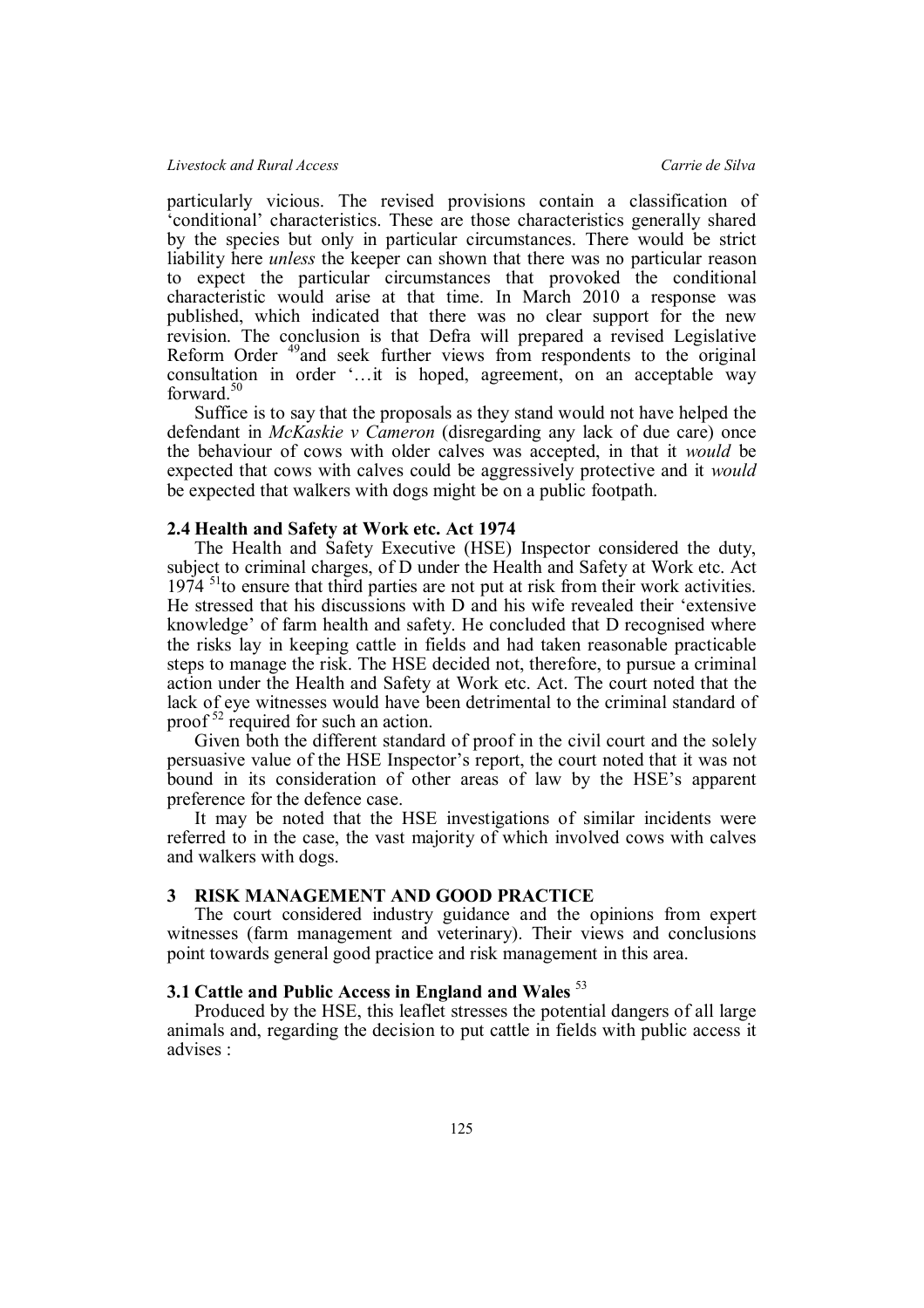consider whether cattle should be in fields with public access at all, based on both the nature of the cattle and the level and nature of public use;

consider whether animals are generally placid;

assess whether young calves will affect cattle behaviour;

consider whether temporary fencing would be practicable.

If the decision *is* made to put cattle in a field with public access suggested precautions include :

check fences, stiles and gates;

check that paths are clearly marked;

check cattle at least once a day;

it is good practice to display signs: $54$ 

remove or cover inappropriate signs (e.g. 'bull' signs left simply to deter public use).

# **3.2 Livestock on Rights of Way : A Guide to the Law**<sup>55</sup>

The NFU document was produced in 2002. The advice is against putting cows with calves in fields with public access without some suggested precautions, in the light of the *Mirvahedy v Henley* [2003] Animals Act 1971 judgment.<sup>56</sup>

The advice was :

where particular animals are known to be aggressive or there is a general risk of aggression, e.g. cows with calves, then either have the herd away from public footpath or erect temporary fencing;

also consider placing signs at all entrances:

it is not acceptable for signs to indicate that people enter at their own risk;

signs should be removed as soon as they become redundant;

it advises they check wording with the HSE agricultural specialists at Stoneleigh; $57$ 

the HSE document noted above is recommended.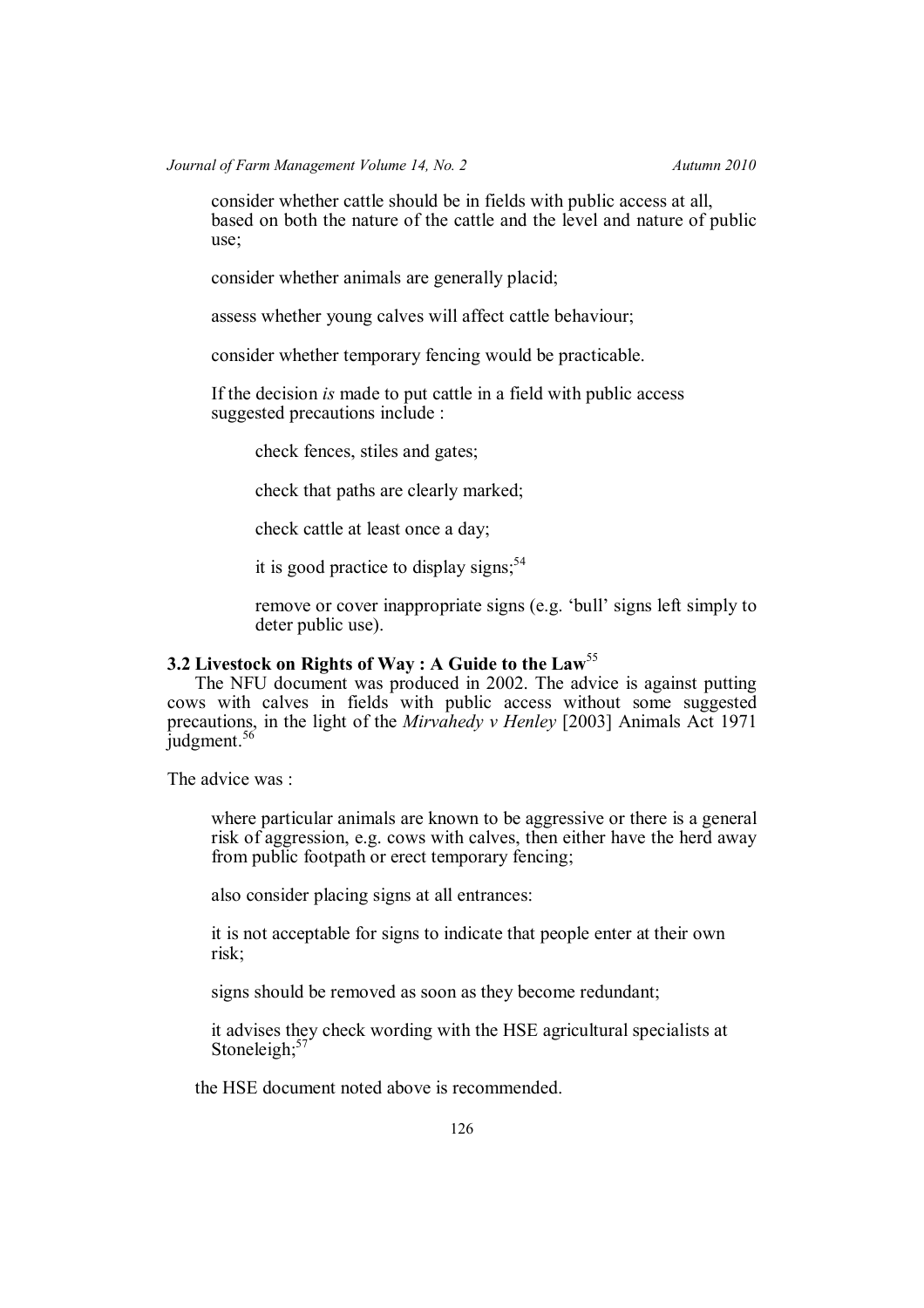*Livestock and Rural Access Carrie de Silva*

The guidance makes the point that if signs indicate that an animal is aggressive or dangerous it should not be in the field anyway. Misleading or intimidating signs are not permissible.

### **3.3 Farming Management and Practice Experts**

Both expert witnesses on farming management and practice agreed on :

the mix of livestock that were in the field;

that cows and calves bellow constantly for a few days after separation;

that the bull was not involved in the accident;

that continental breeds are less reliable and docile than native breeds;

in suckler herds, the breed is less important to temperament than management and handling;

that cows can be unapproachable for the first month after birth.

The main disagreement was at what point the cow and calf bond reduces such that there is little behaviour danger in the relationship.

#### **3.3.1 Farming Expert for C - Mr Marshall**

The expert for the C, Mr Marshall, noted that it was incumbent upon cattle keepers to assess their particular cattle and to take into account that most footpath users will have no specialist knowledge of livestock. He suggested that mothers will defend young well over 12 months of age, quoting examples of how cows separated from older calves still bellow on separation, and a cow separated at six months still allowed it to suckle when they were re-united when the heifer was two years old. He also mentioned the well publicised availability of signs available from agricultural suppliers such as 'Caution – farm livestock and young'. He noted that D knew :

continental cattle are known to be less placid than native breeds; $58$ 

cows were out with calves;

walkers could have dogs with them.

He also knew, or ought to have known, about the NFU and HSE leaflets about keeping livestock in fields crossed by public footpaths. He expressed surprise at the HSE decision. He felt that, although not implicated in the accident, the presence of the bull with no warning signs evidenced a lack of proper risk assessment. If, which was not the position in this case, there was no possible alternative fields for the cattle then Mr Marshall would have expected warning signs regarding the cattle, signage for the footpath route and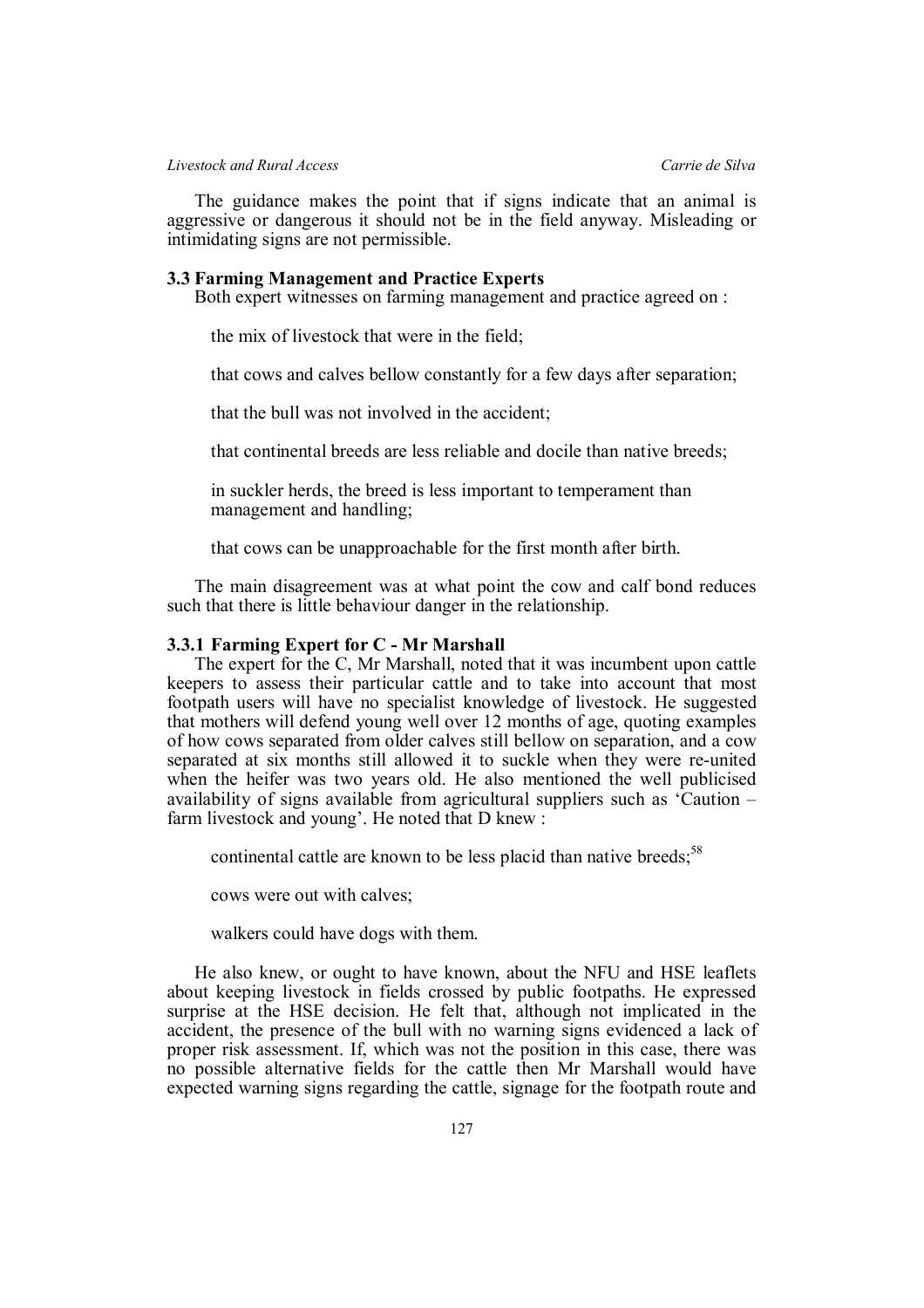a check that stiles were usable, even if temporary fencing was not practicable, concluding that D had not acted in a way which would have been expected from an experienced and prudent farmer.

Mr Marshall answered questions that clearly had the Animals Act in mind to the effect that statements about the cows tossing and head butting C were in character with cows in such a situation and that injury from such an attack was likely to be severe, given the weight of cows being around 650kg – 750kg and speed being up to  $25$  miles per hour over short bursts.<sup>59</sup> He indicated that such behaviour was not normal in cows but was normal in particular times and/or particular circumstances, $60$  i.e. the circumstance of having calves and C having a dog. Mr Marshall found D to be a competent farmer of many years experience who had received formal training at agricultural college and who understood good stockmanship. It was thus concluded that he would have known of the HSE and NFU advisory leaflets.

# **3.3.2 Farming Expert for D - Mr Pitchford**

Part of Mr Pitchford's evidence was that the farm was typical of Lake District farms. The judge doubted the application of statistics in reaching this conclusion. He also doubted the relevance of the statement that the relationship between the many visitors to the Lake District and farmers normally works well. As a matter of fact, most farming in the area was upland sheep – lowland cattle were *not* typical of the area.<sup>61</sup> The statement that a stream formed a natural barrier to keep the bull and other cattle out was also discarded – in the light of Mr Marshall's statement that cattle could easily cross the stream, the judge found 'something strange' about Mr Pitchford's assertion. Mr Pitchford said that the considered decision to put older calves with cows, and a bull, was a reasonable one. He also stated that there was no statutory obligation to erect signs and that a reasonably prudent farmer would not think signs to be necessary. Mr Pitchford was cross examined on the prudence of signs and his responses, such that there was never a need for signs as anything particularly dangerous should not be in a public access field, was discarded. The judge was concerned as to whether Mr Pitchford understood that his duty as an expert witness was to the *court* rather than one or other of the parties. $<sup>6</sup>$ </sup>

In cross examination Mr Pitchford could not but agree that there were heightened risks in various aspects of the situation which have already been explored, i.e. calves at foot and walkers with dogs

After hearing the experts the judge considered how likely danger had to be before preventative measures were required within the OLA 1957 requirements of reasonable care.

### **3.4 Veterinary Experts**

The two veterinary expert witnesses agreed in certain areas set out in a joint report, most of which has been covered above :

even placid cattle can be aggressive in certain circumstances;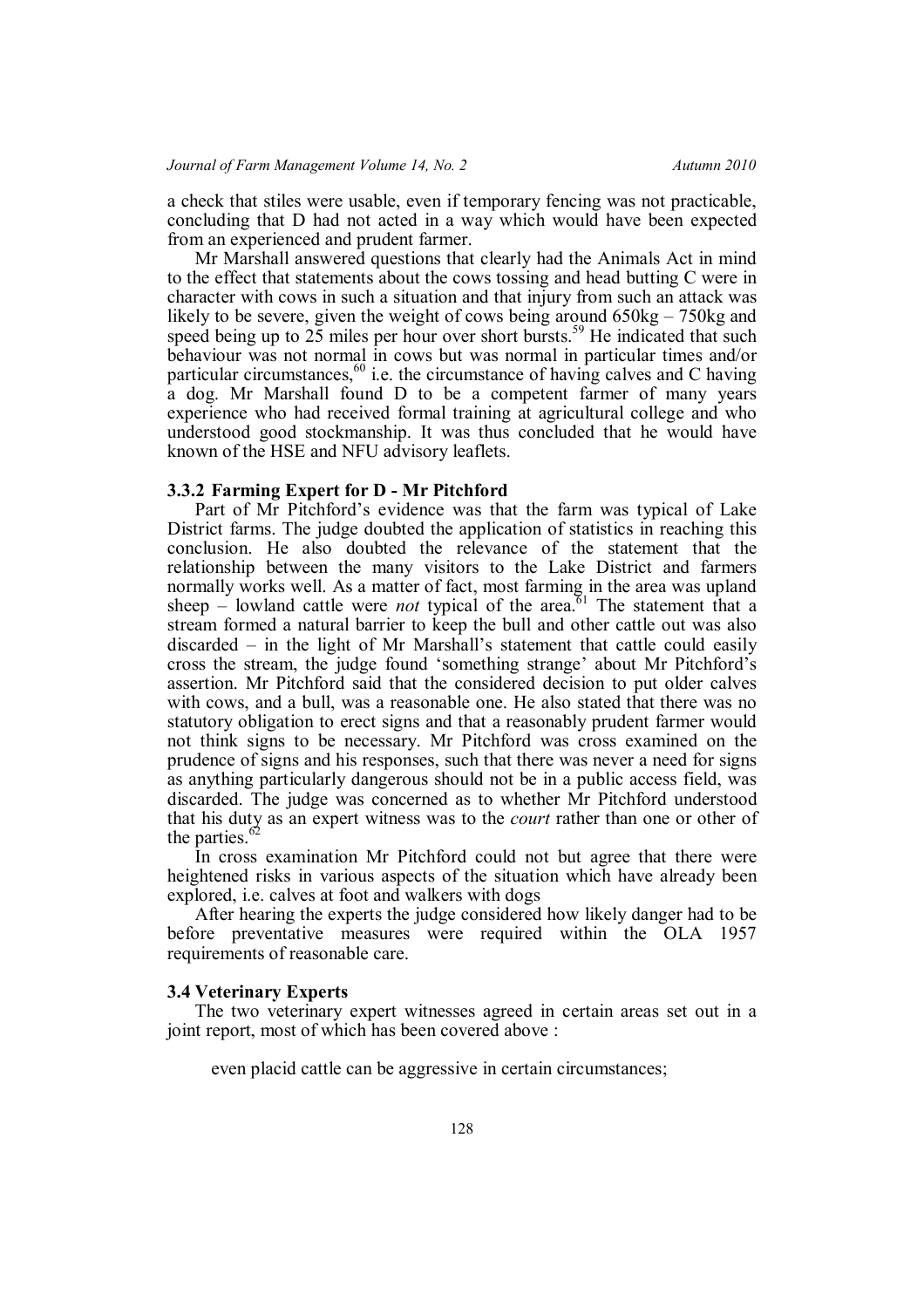cattle can cause serious injury due to their size, even if not intentional;

increased handling tends to make animals more docile;

beef animals tend to be handled less and are less docile than dairy breeds;<sup>63</sup>

continental breeds tend to be less docile; <sup>64</sup>

suckling enforces the cow-calf bond;

dogs are a predator species to cattle and their reaction, even to a well behaved dog, is hard to predict;

almost all HSE data on death or injury to walkers across fields caused by cattle involved dogs and Continental breeds of cattle.

### **3.4.1 Veterinary Expert for C - Mr Dobbs**

In addition to the above agreed points, Mr Dobbs stressed that behaviour as exhibited by D's cattle in the accident was not uncommon for Continental breeds. He recommended that cows with calves not be kept in fields with public access and he noted the disturbing effect of dogs on cows with calves. The vet spent some considerable time explaining the strong bond between cow and calf, often re-established after some considerable period apart. He asserted that this bond was as strong with a  $5 - 7$  month old calf as with one of less than one month old. He said, under examination, that the bond was very strong until weaning - up to 12 months of age.

When posed with a threat in the form of a walker and, more particularly, a dog, in the confined space of a field with calves at foot the normal response to the 'flight or fight' instinct would be to fight.

Mr Dobbs concluded that the behaviour of D's cattle was not unusual for this breed in the given circumstances. He noted that tossing a body around was not 'normal' but was not an unusual form of aggressive behaviour in the face of stress. Clearly, given a cow's size and weight, injuries caused were likely to be severe. Mr Dobbs particularly noted the effect of the cattle being in a new field - they had only been let out to graze, after over-wintering indoors, 8 days earlier and there would have been an additional element of stress due to the recent castration of the calves. He also stated that the physiological effects of castration and disbudding can last for some weeks.

Mr Dobbs was particularly firm on the fact that whilst the cow-calf bond changed over time, it did not diminish.

# **3.4.2 Veterinary Expert for D - Dr Andrews**

Dr Andrews, in discussing the temperament of various breeds found that the Simmental does not have a negative reputation. He did *not* agree with Mr Dobbs and others that all Continental breeds are more difficult than native breeds. He indicated that breeding, rearing, handling and the situation all have an effect. Dr Andrews felt that the cow-calf bond *did* reduce after the calf was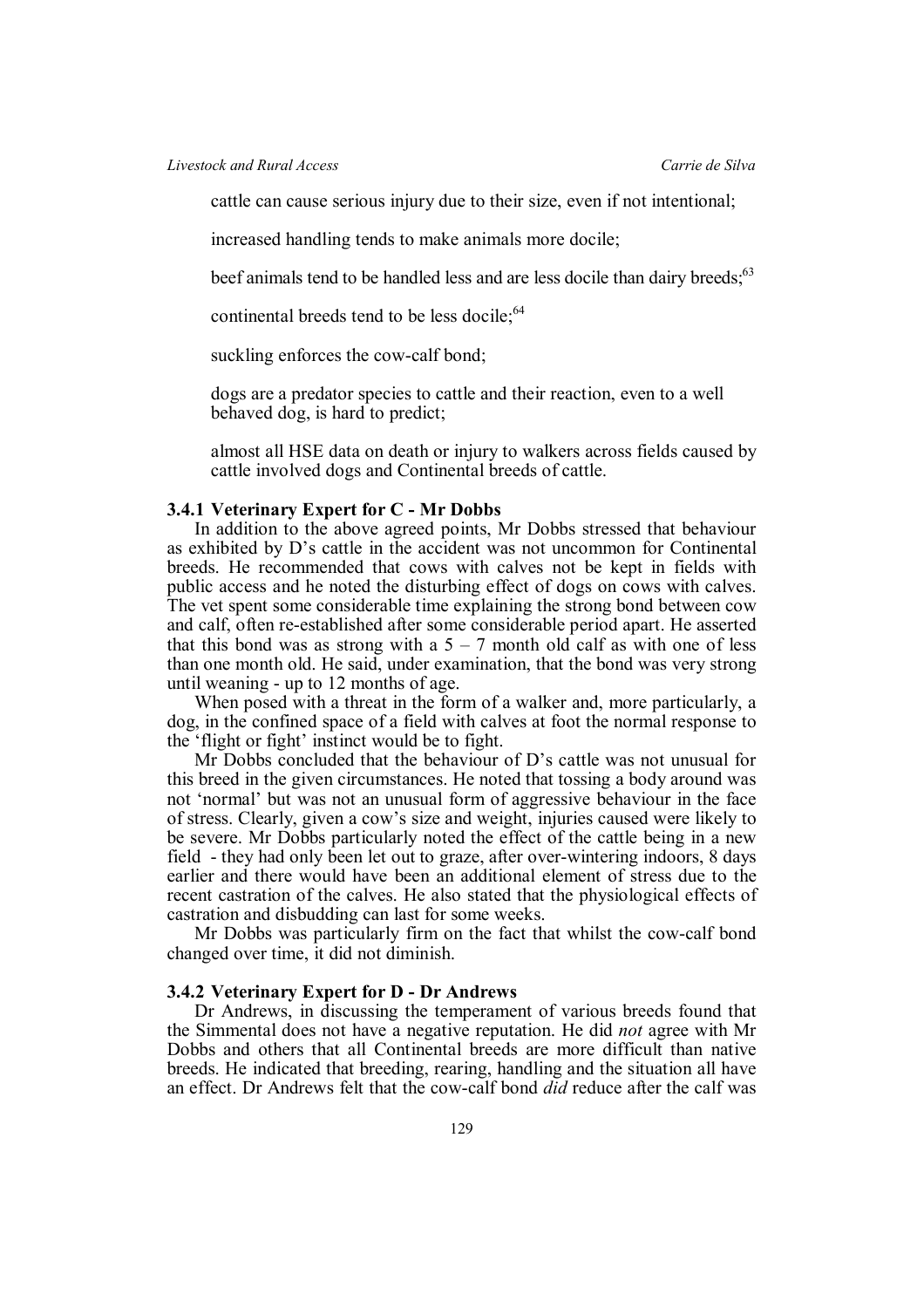a month old. The court doubted Dr Andrews' basis for this statement which seemed largely to be a study of Japanese Black cattle - a different breed and with no evidence of a dog. He acknowledged the effect of the presence of a dog.

The court commented that Dr Andrews referred to D and other witness statements (of parties not called for cross-examination). This was not veterinary evidence.

Dr Andrews disagreed with Mr Dobbs in that he felt that if C had walked on the designated path, round the edge of the field, she would have been less likely to have got into difficulties.

The judge, in commenting of Dr Andrews' representations about the dog appeared to discount the possibility of the dog having barked or otherwise disturbed the cattle, even if well behaved and on a lead.

Although the expert's understanding of their role was referred to by the judge with reference to Mr Pitchford, he made a far more overt statement of disquiet regarding Dr Andrews : 'I have to ask how independent a witness is Dr Andrews?<sup>55</sup> As well as denouncing Dr Andrews' attempt to consider 'what may or may not have occurred <sup>66</sup> he finds that Dr Andrews is 'plainly wrong' in the conclusions he draws from photographs regarding what  $\tilde{C}$  could see on entering the fields, and also regarding the possible safety of the stream or entering a creep feeder. The court also rejected a hypothesis of Dr Andrews that the cows approached in a curious, rather than aggressive manner, and the injury was caused by C losing her footing. He felt that this was not consistent with the 'fight or flight' instinct.

The judge seemed very ready to reject the idea that cattle might be boisterously curious rather than making a direct attack.

Dr Andrews particular stressed that the cow-calf bond at this age should not have been strong and that there was no indication of why D should not have put his cattle in these fields. This does not take into account HSE guidance on precautions. The nub of Dr Andrews' opinion is the strength of the cow-calf bond in animals of 5 months or more.

In answer to some of the particulars of negligence (as amended) Dr Andrews' view was:

D failed to have adequate signage allowing C to make and *informed* decision.

Dr Andrews felt that to put such a sign would be to admit animals are dangerous.

D kept a Simmental bull in the field which C claimed materially increased the risk of the cattle's behaviour being unpredictable.

Dr Andrews asserted that the presence of a bull would have a calming effect on the cattle.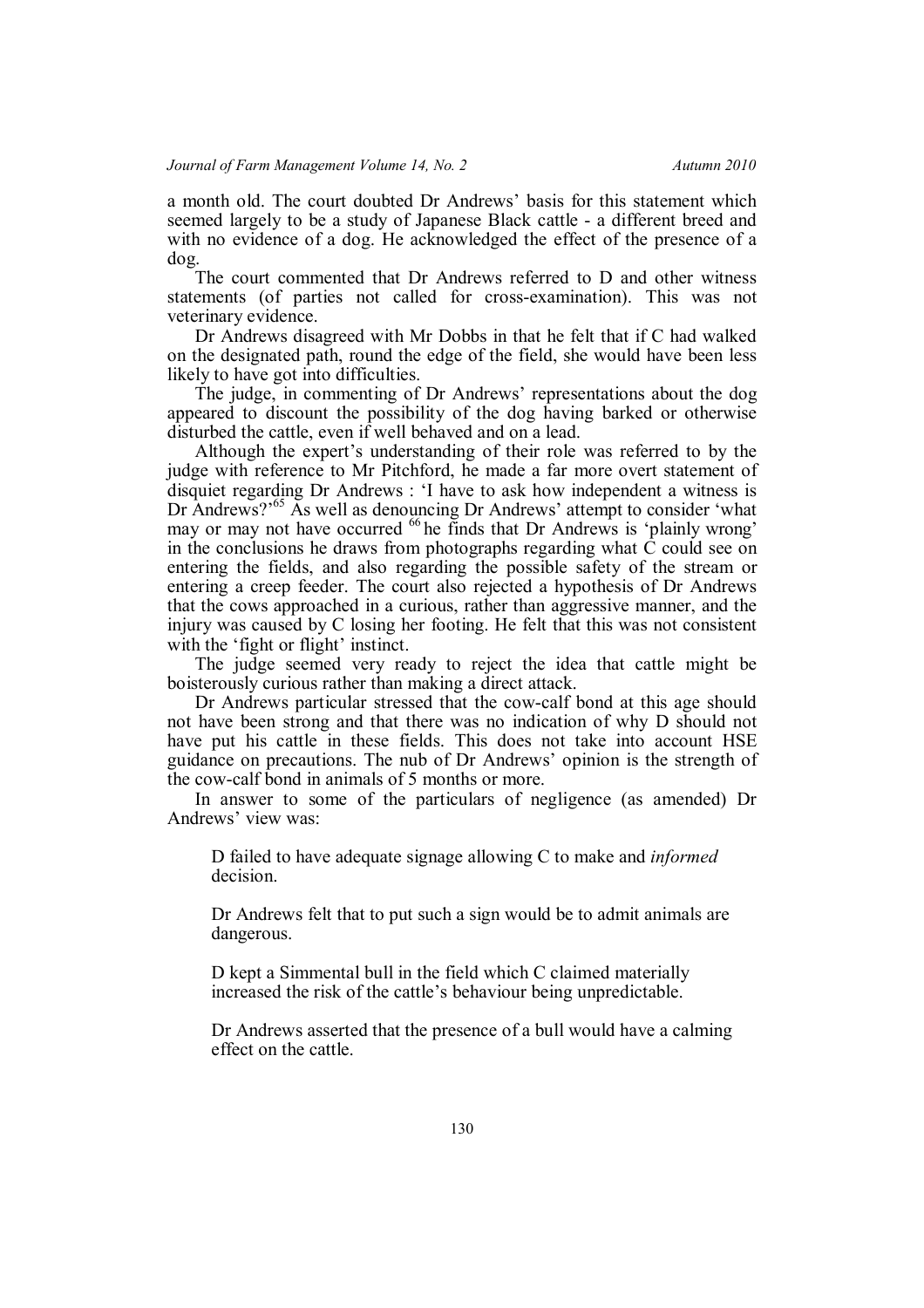The court agreed with the vets' joint report that the bull had no relevance to the accident.

D, having decided to keep cow with calves and a bull in a field with public access, did not appreciate the risk of walkers going across the worn track in the middle of the field rather than keeping to the proper route round the edge.

Mr Dobbs felt that the route was irrelevant, that the cattle would have reacted in the same way to a walker with a dog on the field margin.

Dr Andrews felt that they would have been more prominent on the correct footpath - which seems somewhat odd.<sup>67</sup>

Dr Andrews referred to C's statement about the animals 'trotting' towards her, which he felt indicated curiosity rather than the 'fight' instinct. The court noted that her statement said 'trotting towards her with a purpose' which were felt not to be inconsistent with aggression rather than mere curiosity.

Dr Andrews felt that D's description of what he saw did not indicate aggression - the court felt that a description of something being thrown about 'like a rag doll' did indicate aggression.

Dr Andrews acknowledged that a suckler herd grazing in a field with public access posed a risk, in comparison with a dairy herd, but that the risk reduced as the calves got older, although still present at the time of the accident. The dog would also be a risk factor. He stated that although not all cows and/or calves would react badly to a walker with dog, if some reacted then the others might well join in.

#### **3.4.3 Judge's conclusions on expert evidence**

The court favoured Mr Marshall as agricultural expert.

The court favoured Mr Dobbs as veterinary expert.

The court noted that three of the experts felt that continental breeds are less reliable than native breeds whereas Dr Andrews did not. The judge also criticised Dr Andrews for ruling out the possibility of the cattle aggressively instigating the accident (rather than the dog setting them off). Dr Andrews appeared to ignore witness statements of those who had previously encountered the cattle behaving aggressively.

The judge preferred Mr Dobbs evidence that whether the walker was on the field edge or middle made no difference to the situation. Dr Andrews said the walker would have been worse on the correct path.

On the cow-calf bond, the judge, favouring Mr Marshall and Mr Dobbs, felt that the bond lasted at least 7 months and that this should be the consideration in respect of the OLA 1957.

### **3.5 Knowledge and understanding of the farmer**

Evidence from the HSE and the NFU about the circulation of risk assessments and instructional leaflets and documents available as a result of membership, together with the HSE Inspector's opinion as to the general level of agricultural education and managerial competence of D, indicated that D was highly likely to have seen such documents.

A general knowledge of such incidents to be gained from the press was not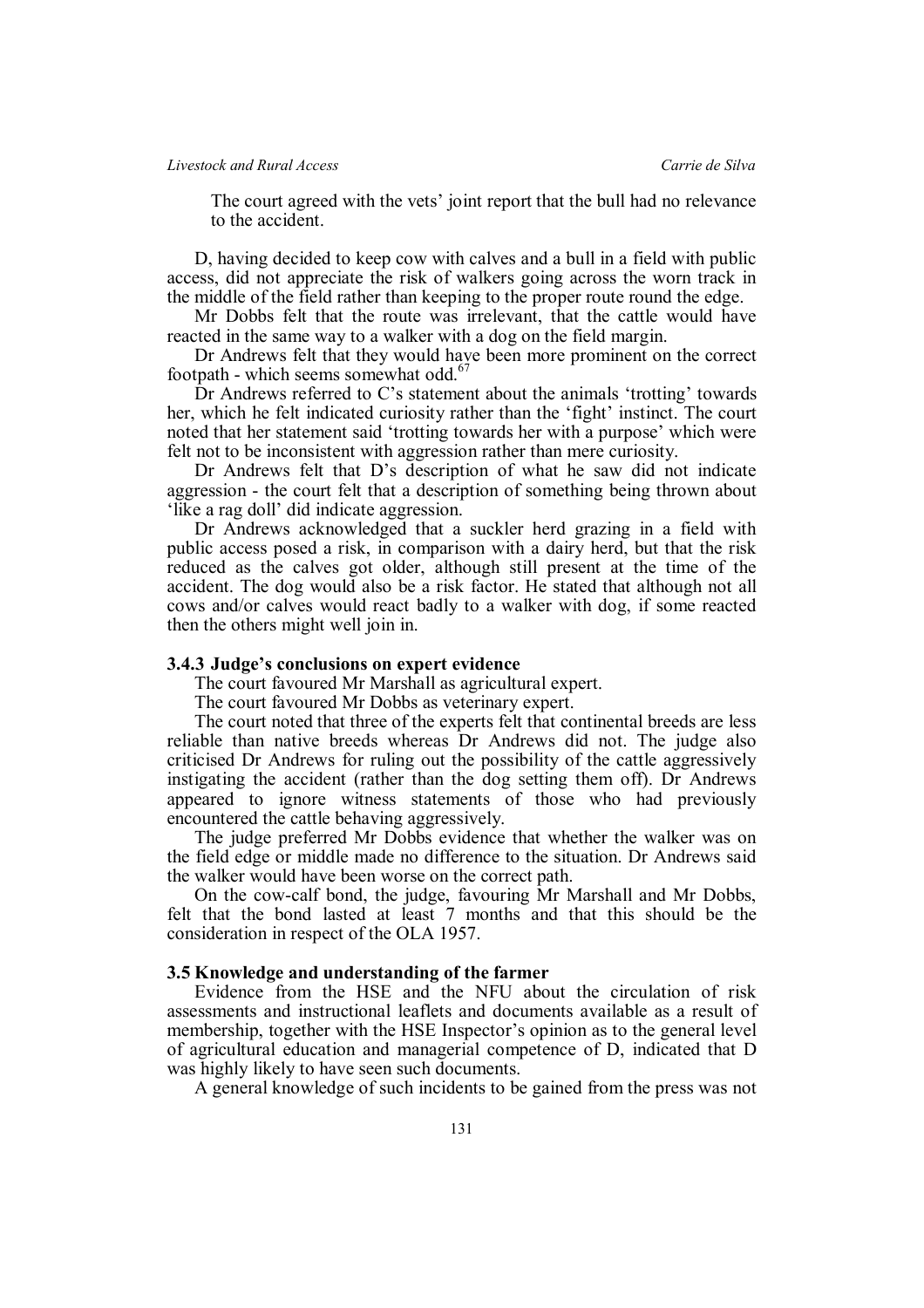imputed as most such accidents were reported after the incident in question.

### **3.6 Warning Notices**

What wording would protect D from liability, given the potential legal exposure which a sign could engender? There are a number of contraindications regarding the wording of signs :

- Animals known to be dangerous (whether as a type, such as dairy bulls, or as individuals) should not be in a field with public access so a notice would not offer legal protection.<sup>68</sup>
- Wording should not be so dramatic as to discourage public access.<sup>69</sup>
- Wording should not be so vague as to offer no real purpose.<sup>70</sup>
- Members of the public with little knowledge of agriculture would not ascribe a meaning of warning to a sign indicating 'livestock with young'.

C said she would have chosen a different route if there had been *any* suggestion of a problem with the stock.

Following the reports of the case in the summer of 2009, the NFU introduced signs indicating : 'Your dog can scare or harm farm animals - Keep it on a lead around livestock, but let go if chased by cattle.<sup>71</sup> Reviewing the wording with a consideration of the above issues indicates that the signs seem to fulfil the purpose intended, of warning the public of dangers and avoiding unnecessary risk, without further legal exposure.

# **4 CONCLUSION**

### **4.1 The judge's concluding remarks**

The judge made some unhelpfully vague comments (which he stressed did not form part of the judgment) on the conflict of interest where a footpath crosses grazing land, between the public and the land owner/occupier, with there being a balance between farmers' and walkers' interests such that farmers should not keep cows with calves in fields when walkers wanted to use them - which, given the nature of public rights of way, seems to be all but meaningless. He ignored existing provisions regarding the right to plough up footpaths, subject to reinstatement.<sup>72</sup> On balance, he felt that the publics' rights should prevail.

### **4.2 Practical Implications**

For those with farm management responsibilities, it is clear that industry guidance from the NFU and the HSE provides the basis for managing stock in land with public access. The NFU signs give wording which would appear to fulfil both their intended purpose of protecting the public and fulfilling the occupiers' duty of care. The *McKaskie* case, and others discussed above, do give a clear view of what might be considered 'reasonable' care in terms of the age and breeds of cattle. The conclusion of the length of time a cow-calf bond persists might be a concerning view for farm managers but more evidence is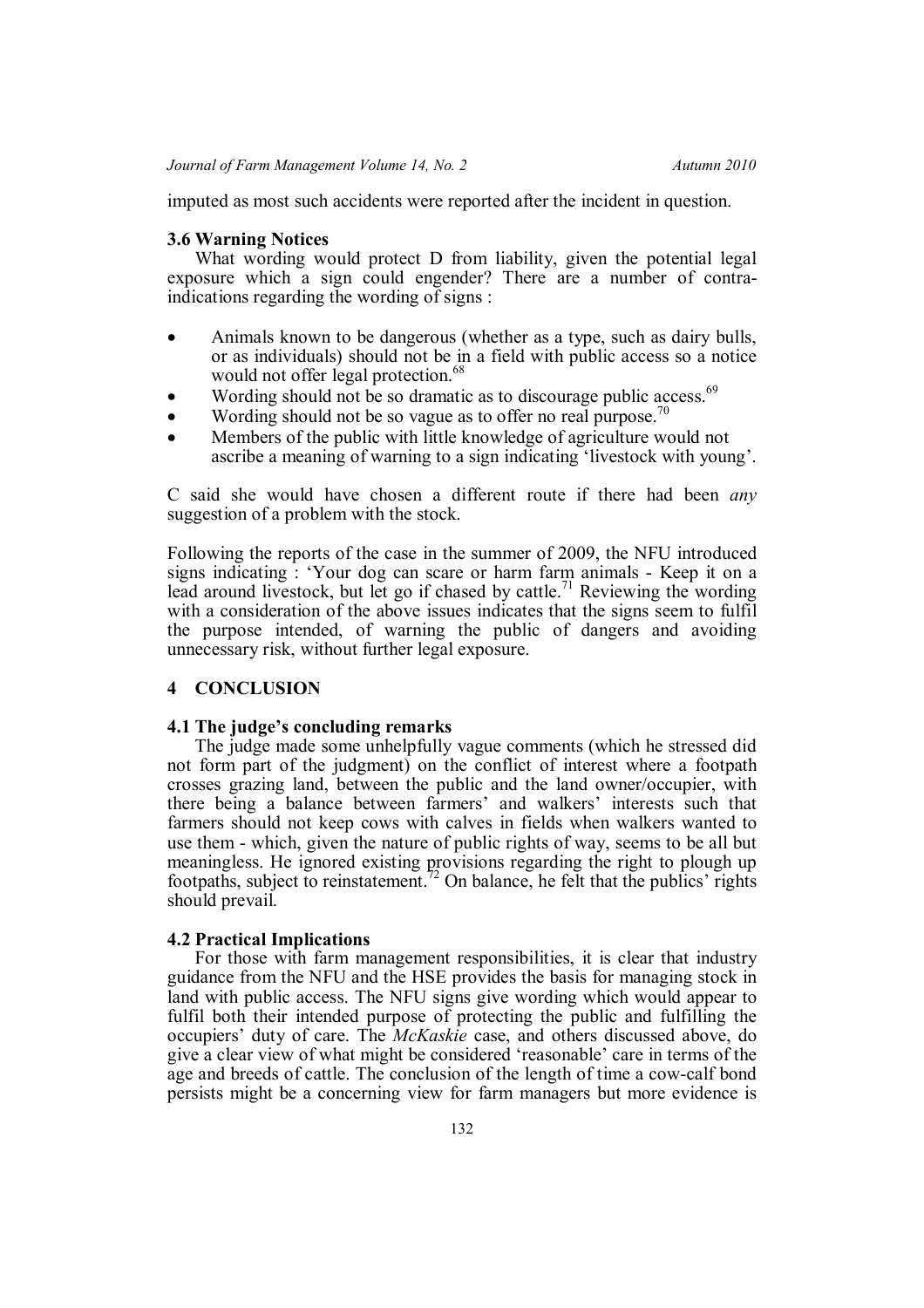needed if it is to be rebutted as future courts will doubtless consider this case. The Animals Act continues to play a part and any proposed changes are not likely to have a major impact on situations such as were found in this case.

The judge's conclusions are certainly not universally accepted and many were hoping that there would be an appeal to hear the arguments reviewed, but for that we await another case, as Ms McKaskie settled out of court.

### **About the author**

Carrie de Silva (cdesilva@harper-adams.ac.uk) is Principal Lecturer in Law and Taxation at Harper Adams University College. On graduating with a law degree from the University of Leicester, Carrie spent a number of years working in corporate taxation, initially for Arthur Andersen and latterly in industry for an aggregates group, gaining tax qualifications. She has spent the last 18 years in higher education, specialising in law and taxation, and has an MA in local and agricultural history from Keele University.

Carrie is Co-ordinator for post-graduate Land Management courses at Harper Adams, and runs specialist seminars in Equine Law, having set up the Equine Law Centre, as well as a range of CPD seminars on legal and taxation matters. She is a member of the Agricultural Law Association, the Equine and Animal Lawyers Association, the Society of Legal Scholars and the British Agricultural History Society. She is a Governor of Reaseheath College, Nantwich, Cheshire. Carrie is a regular contributor to the RICS Roots Conference and recent research includes a Farmers Club study bursary working in the American mid-west, predominantly with the Agricultural Law Department at Drake University, Des Moines, Iowa.

# **References**

Atkin, Lord (1932) 'Law as an Educational Subject.' *Journal of Society of Public Teachers of the Law* 27, 1932.

Centner, T J (1995) 'The New Equine Liability Statutes.' 62 *Tennessee Law Review*. Summer 1995. p 997.

de Silva, C S (2007) 'Legislation for animal instincts : a comparative study of liability for personal injury involving equines in England and the USA, with reference to the effects on commercial land use and farm diversification.' *RICS ROOTS Rural Research Conference*, London April 2007.

de Smith S A (1949) 'Misfeasance and Non-Feasance.' *The Modern Law Review*, Vol. 12, No. 1 (Jan., 1949), pp. 96-97.

Defra (2009) *Agriculture in the UK 2008* (published annually) https:// statistics.defra.gov.uk/esg/publications/auk/

Defra (2010) 'Consultation on changes to the Animals Act 1971 to clarify the application of strict liability to the keepers of animals : full consultation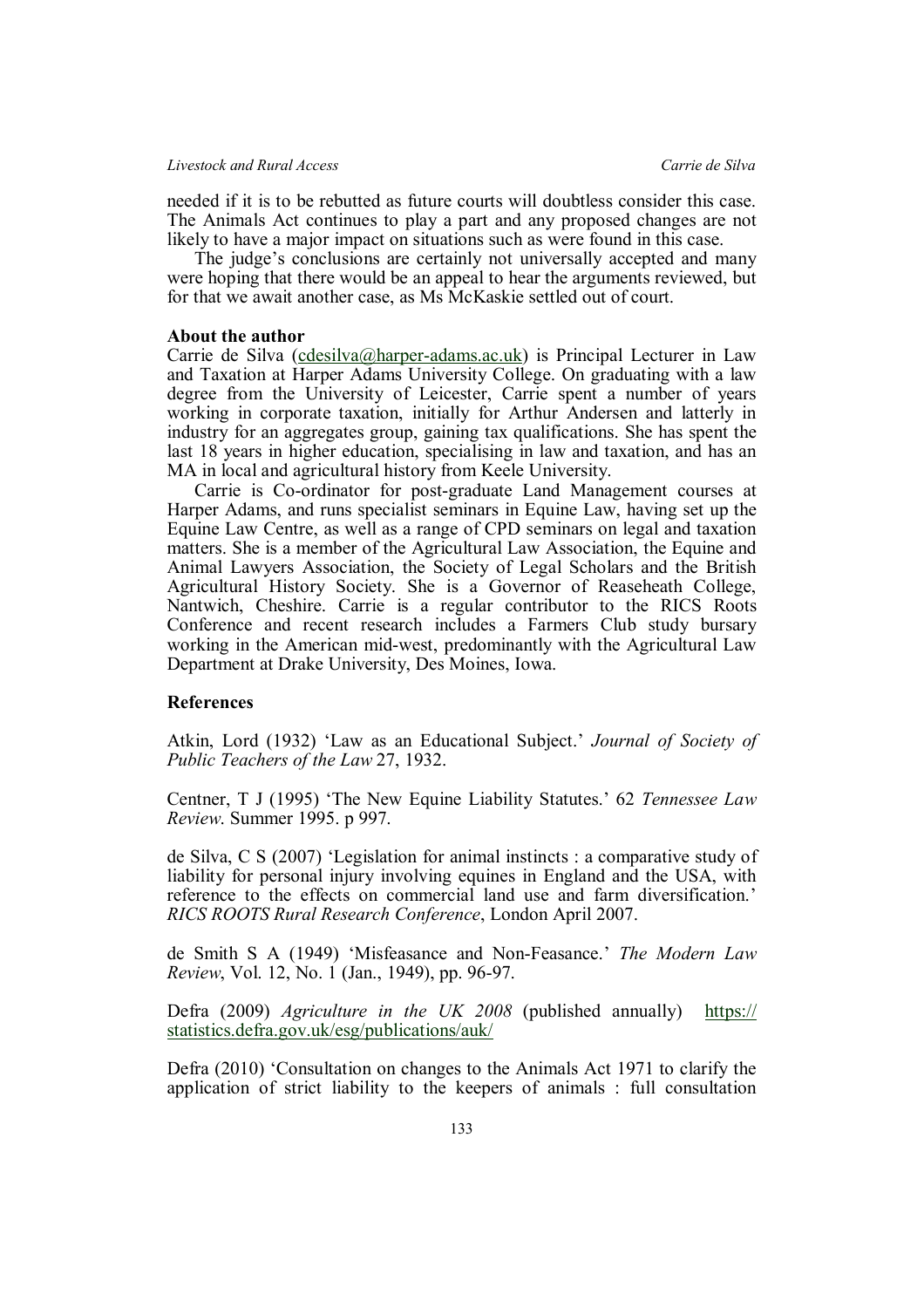response. March 2010. www.defra.gov.uk/corporate/consult/animals-act/ summary-responses.pdf.

Denning, Lord (1981) 'The Influence of Religion on Law.' *Christian Legal Society Quarterly*, Vol.II, No.2, 1981.

Epstein, R A (1973) 'Theory of Strict Liability.' *The Journal of Legal Studies*, Vol. 2, No. 1 Jan, 1973, pp. 151-204.

Fletcher<sub>, G</sub> P (1972) 'Fairness and Utility in Tort Theory.' 85 *Harvard Law Review*, 537.

Gaunt, J and Morgan, P eds. (2008) *Gale on Easements* 18<sup>th</sup> ed. London : Sweet and Maxwell.

Goddard, Lord (1953) *Report of the Committee on the Law of Civil Liability for Damage Done by Animals.* Cmd 8746.

Grandin, T ed. (2007) *Livestock Handling and Transport*. 3rd ed. Oxford: CAB International.

Hansard HC 11 July 2006, column 1297 - 1299 Laurence Robertson (Con., Tewkesbury).

Hansen, C and Duerr, S (1993) 'Recreational Injuries and Inherent Risks : Wyoming's Recreational Safety Act'. 28 *Land & Water Law Review* 149. Health and Safety Executive (2006) *Cattle and Public Access in England and Wales*. Agricultural Information Sheet no. 17 EW.

Honoré, T (2002) *Ulpian : Pioneer of Human Rights*. Oxford : Oxford University Press.

Jackson, B S (1978) 'On the Origins of Scienter'. *The Law Quarterly Review.* 94 (1978), p.85.

Keogh, A (2009) *Crown Court Bench Book* : *Specimen Directions for Crown Court Cases*. Wigan : CrimeLine Publishing.

Kilgour, R and Dalton, C (2006) *Livestock Behaviour : a practical guide.* Oxford : CAB International.

Law Commission (1967) *Report on the Civil Liability for Animals.* Cmnd 13.

Law Commission (1973) *Report on Liability for Damage or Injury to*

*Trespassers and Related Questions of Occupiers' Liability.* Cmnd 6438. Law Reform Commission / An Coimisiún Um Athchóiriú An Dlí (1982)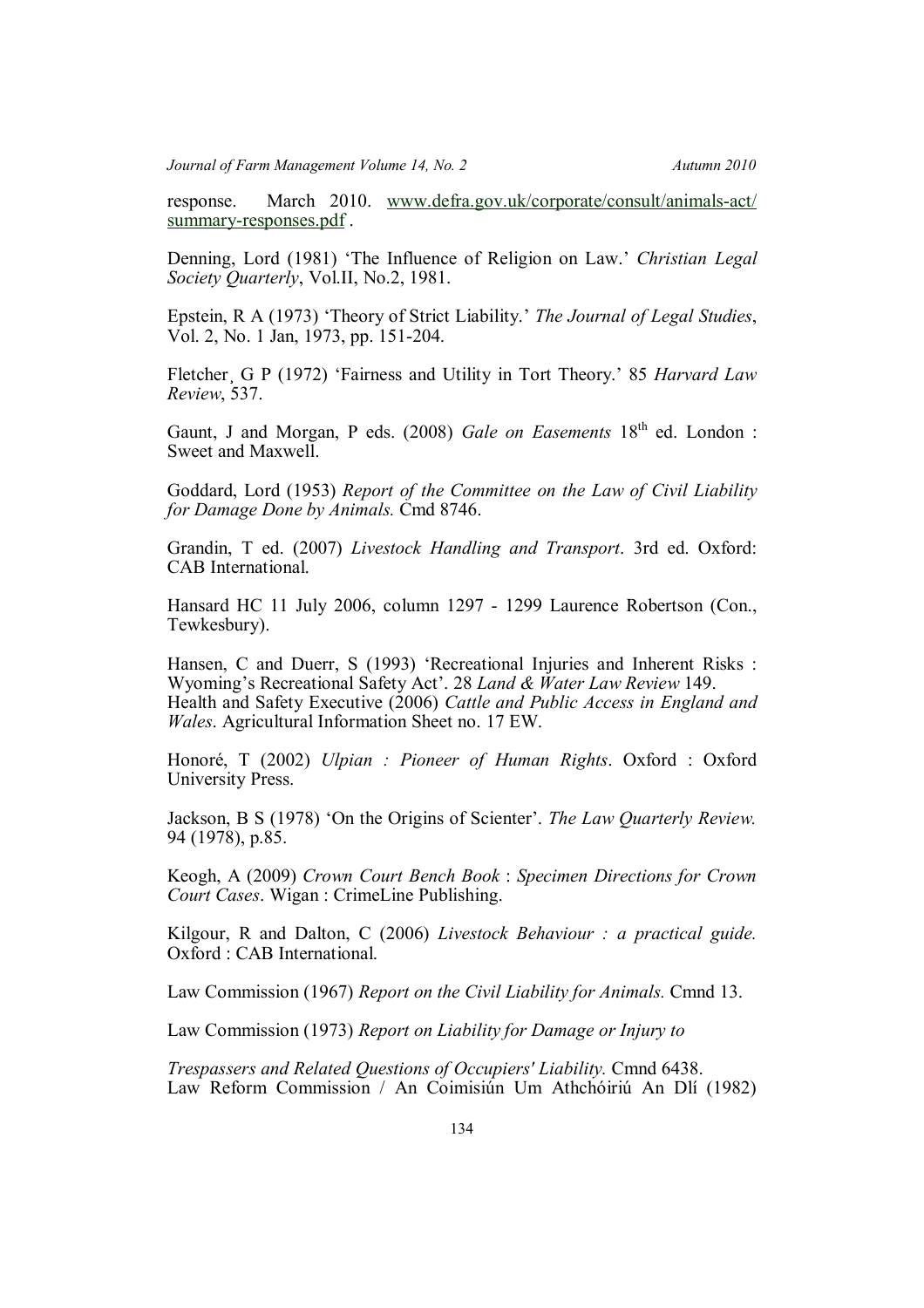*Livestock and Rural Access Carrie de Silva*

*Report on Civil Liability for Animals.* Dublin.

Law Reform Committee for Scotland (1963) *Twelfth Report*. Cmnd 2185. MacKay of Clashfern, The Right Honourable Lord, ed. (2004) *Halsbury's Laws of England.* London : LexisNexis Butterworths.

Ministry of Justice. *Civil Procedure Rules.* www.justice.gov.uk/civil/ procrules\_fin/

NFU (2009) *Livestock on Rights of Way: a guide to the law.* Business Guide Ref. 068.

Rowe, J E and Silver, T (1995) 'Jurisprudence of Action and Inaction in the Law of Tort : Solving the Puzzle of Nonfeasance and Misfeasance from the Fifteenth through the Twentieth Centuries.' 33 *Duqesne Law Review*, Summer 1995, 807.

Stricklin, W R, Hesler, C E and Wilson L L (1980) 'Heritability of Temperament in Beef Cattle.' *Journal of Animal Science* 51 (Supp. 1) 109.

Williams, G (1939) *Liability for Animals.* Cambridge: Cambridge University Press.

Wulff, H 'Recreational Access to Agricultural Land: The European Experience.' *24 Independent Law Review* 1641 (1990-1991).

# **Cases**

*Arnold v Holbrook* (1873) LR 8 QB 96 *Blyth v Birmingham Waterworks* (1856) 11 Exch 781 *British Railways Board v Herrington* [1972] AC 877, [1972] 1 All ER 749, HL *Cummings v Granger* [1977] QB 397, [1977] 1 All ER 104 *Donaghue v Stevenson* [1932] AC 562, [1932] All ER 1 *Freeman v Higher Park Farm* [2008] EWCA Civ 1185 *Gautret v Egerton* (1867) LR 2 CP 371 *Greenhalgh v British Railways Board* [1969] 2 QB 286 *Jones v Stones* [1991] 1 WLR 1739 *League Against Cruel Sports v Scott* [1985] 2 All ER 489 *McKaskie v Cameron* (2009) Blackpool County Court claim no. 6NE04848 1<sup>st</sup> July 2009 *McGeown v Northern Ireland Housing Executive* [1994] 1 WLR 187 *Mirvahedy v Henley* [2003] UKHL 16, [2003] 2 All ER 401 *R v Majid* [2009] EWCA Crim 2563 *R v Secretary of State for the Environment, Transport and the Regions, ex parte Gloucestershire County Council* [2000] EGCS 150 *River Wear Commissioners v Adamson* [1877] 2 App Cas 743 *Rylands v Fletcher* (1868) LR 3 HL 330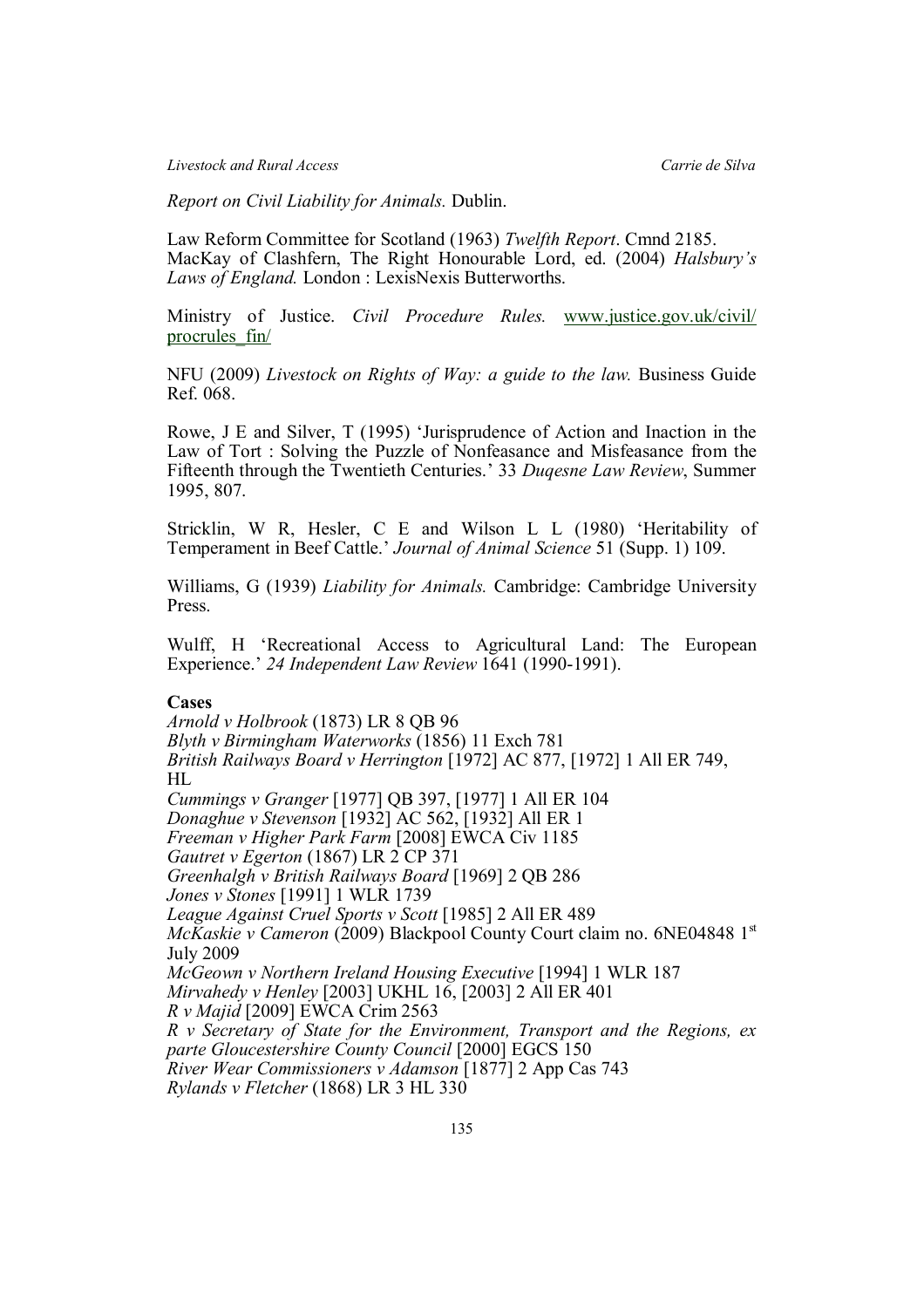*Journal of Farm Management Volume 14, No. 2* Autumn 2010

*Selby v Nettleford* (1873) 9 Ch. App. 111 *Stacey v Sherrin* (1913) 29 TLR 555 *Staples v West Dorset District* Council [1995] PIQR 439 *Trustees of Portsmouth Youth Activities Committee v Poppleton* [2008] EWCA Civ 646 *Wilson v Donaldson* [2004] EWCA Civ 972

# **Statutes and Regulations**

Access to the Countryside (Dedication of Land) (England) Regulations 2003 Animals Act 1971 Civil Procedure Rules Countryside and Rights of Way Act 2000 Health and Safety at Work etc. Act 1974 Health and Safety (Safety Signs and Signals) Regulations 1996 Highways Act 1980 Law Reform (Contributory Negligence) Act 1945 Legislative and Regulatory Reform Act 2006. National Parks and Access to Countryside Act 1949 Occupiers' Liability Act 1957 Occupiers' Liability Act 1984 Rights of Way Act 1990 Wildlife and Countryside Act 1981

# **Notes**

- 1. 1  $1<sup>st</sup>$  July 2009, Blackpool County Court, claim no. 6NE04848.
- 2. Cumberland and Westmorland Herald,  $29<sup>th</sup>$  January 2010.
- 3. s59. Bulls under 10 months old or not of a recognized dairy breed, or if with cows or heifers, are permitted.
- 4. s59 (4) 'Recognised dairy breeds' are Ayrshire, British Holstein, British Friesian, Dairy Shorthorn, Guernsey, Jersey or Kerry.
- 5. OS ref. x344605, y529609.
- 6. Doubted, as a matter of fact, in argument in response to claims that C in some way caused or exacerbated her injuries.
- 7.  $s2(2)$ .
- $8'$  s2(5).
- 9. s1(2).
- 10. And, indeed, access land granted under s13 of the Countryside and Rights of Way Act 2000 or land set aside under the Access to the Countryside (Dedication of Land) (England) Regulations 2000 .
- 11. *Gautret v Egerton* (1867) LR 2 CP 371, *Greenhalgh v British Railways Board* [1969] 2 QB 286, *McGeown v Northern Ireland Housing Executive* [1994] 1 WLR 187,
- 12. See de Smith, S A (1949) 'Misfeasance and Non-Feasance.' *The*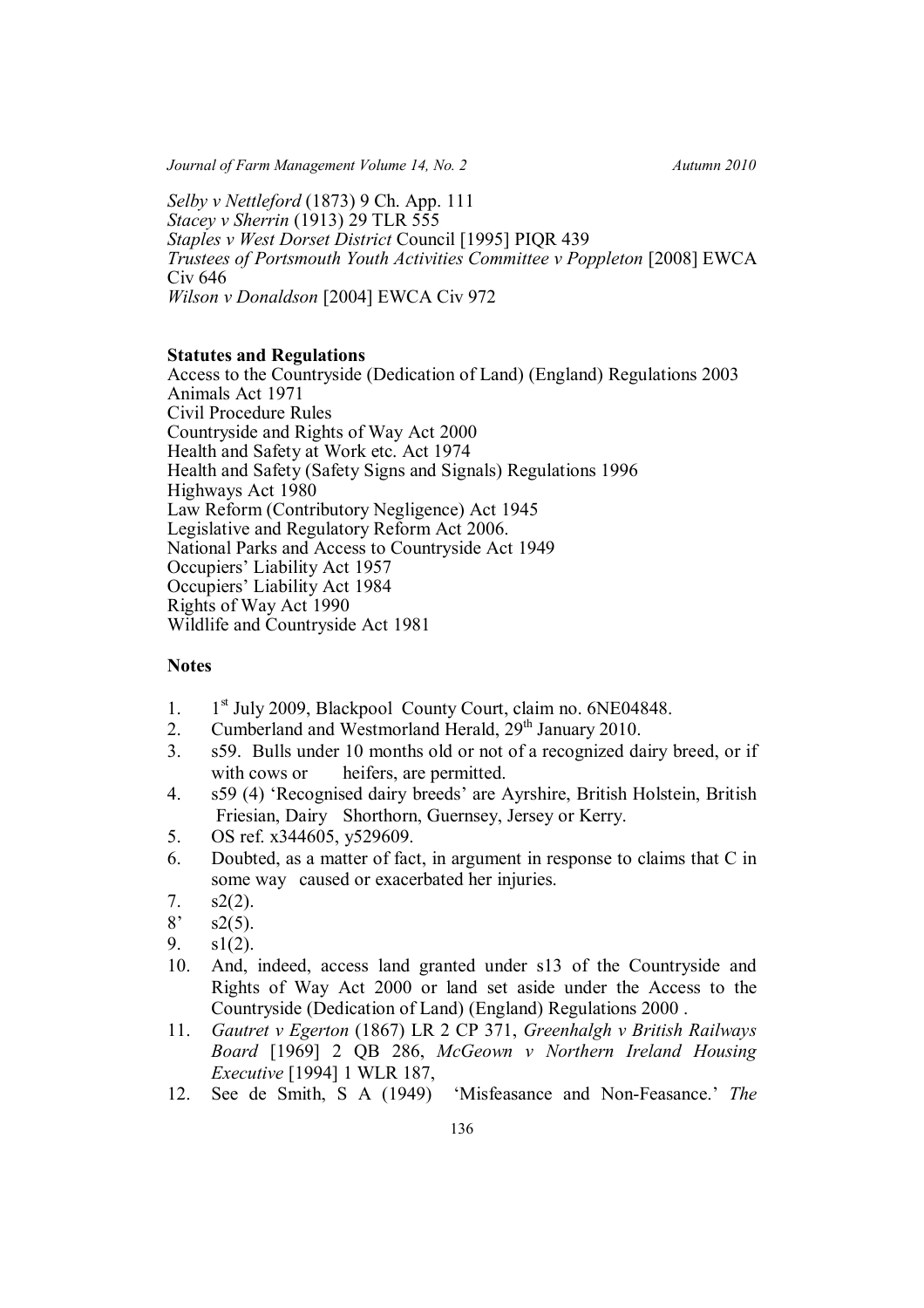*Modern Law Review*, Vol. 12, No. 1 (Jan., 1949), pp. 96-97 and **Rowe,** Jean Elting and Silver, Theodore (1995) 'Jurisprudence of Action and Inaction in the Law of Tort : Solving the Puzzle of Nonfeasance and Misfeasance from the Fifteenth through the Twentieth Centuries.' 33 *Duqesne Law Review*, Summer 1995, 807.

- 13. s  $1(1)(a)$ .
- 14. Under Countryside and Rights of Way Act 2002, see section 13.
- 15. s 60(1).
- 16. 1973, Cmnd 6428, which followed upon the modification of case law in *British Railways Board v Herrington* [1972] AC 877, [1972] 1 All ER 749, HL.
- 17.  $s1(3)$ .
- 18. s1(4).
- 19. s1(5).
- 20 Wulff, Helge 'Recreational Access to Agricultural Land: The European Experience.' *24 Independent Law Review* 1641 (1990-1991).
- 21. *League Against Cruel Sports v Scott* [1985] 2 All ER 489.
- 22. *River Wear Commissioners v Adamson* (1877) 2 App Cas 743.
- 23. See Gaunt, Jonathan and Morgan, Pau l eds. (2008) *Gale on Easements* 18th ed. London : Sweet and Maxwell; *Stacey v Sherrin* (1913) 29 TLR 555, *Selby v Nettleford* (1873) 9 Ch. App. 111.
- 24. *The Right Honourable Lord*, ed. (2004) London : LexisNexis Butterworths at para. 208.
- 25. See *Arnold v Holbrook* (1873) LR 8 QB 96.
- 26. *Halsbury's Law of England*, paras 97 and 621.
- 27. Section 1(3).
- 28. *Blyth v Birmingham Waterworks* (1856) 11 Exch 781; *Donaghue v Stevenson* [1932] AC 562, [1932] All ER 1.
- 29. See HSE and NFU guidance under 'Evidence' below.
- 30. *Staples v West Dorset District* Council [1995] PIQR 439*; Trustees of Portsmouth Youth Activities Committee v Poppleton* [2008] EWCA Civ 646.
- 31. Kilgour, R and Dalton, **C** (2006) *Livestock Behaviour : a practical guide.* Oxford : CAB International.
- 32. Under the Law Reform (Contributory Negligence) Act 1945.
- 33. EWCA Civ 972.
- 34. s2(a).
- 35. s2(b).
- 36. [*1977*] QB 397, [1977] 1 All ER 104.
- 37. [*2008*] EWCA Civ 1185.
- 38. See the Law Reform Commission / An Coimisiún Um Athchóiriú An Dlí (1982) *Report on Civil Liability for Animals* (Dublin) for an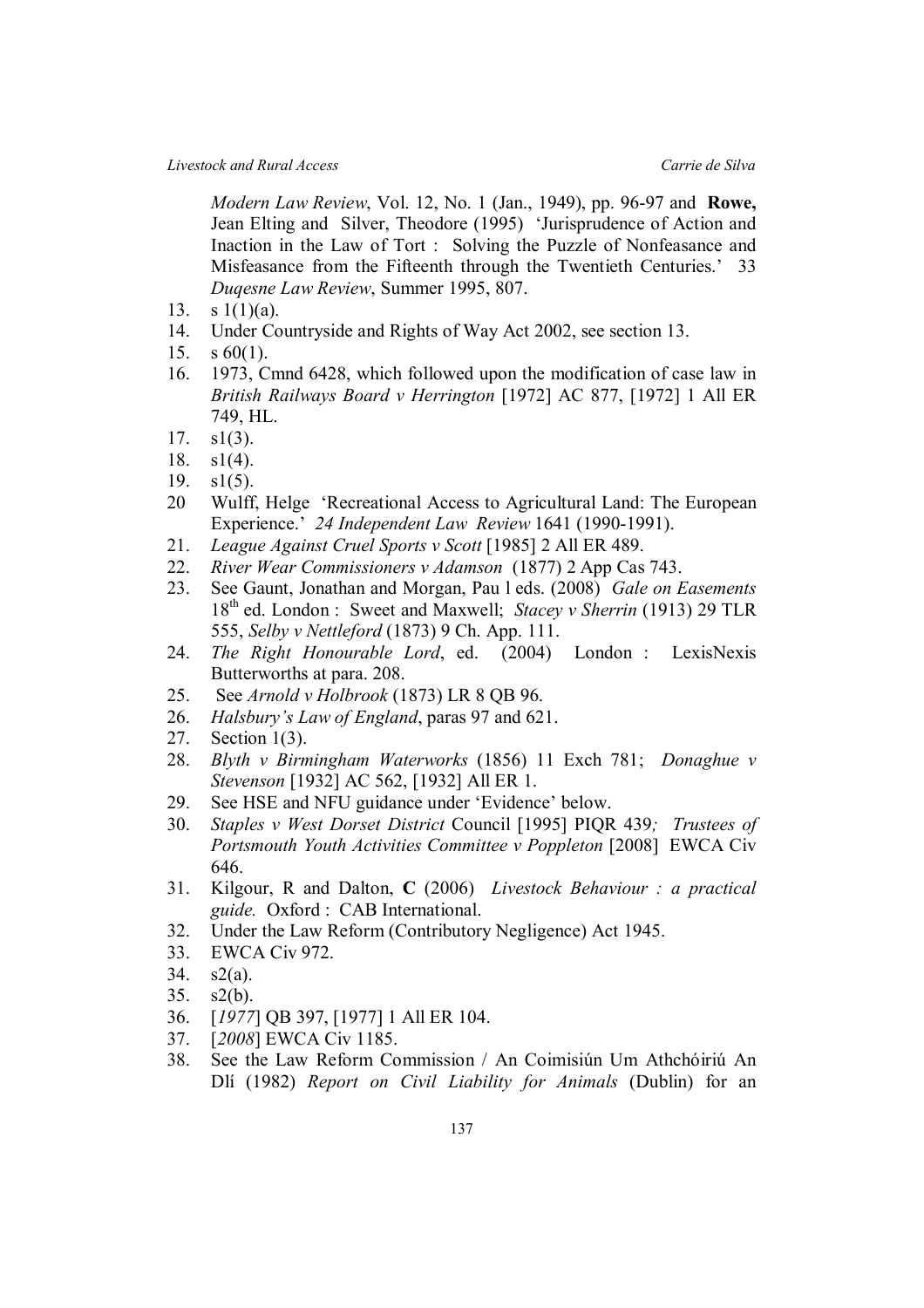excellent review of the common law relating to animals.

- 39. Dometius Ulpianius (170 c224 AD) was a Roman lawyer whose writings comprise about two-fifths of Justinian's *Digest* which formed the core of European legal education.
- 40. **Honoré, Tony** (2002) *Ulpian : Pioneer of Human Rights*. Oxford : Oxford University Press.
- 41. Law Commission Report on the Civil Liability for Animals (1967, Cmd 13), Lord Goddard's Report of the Committee on the Law of Civil Liability for Damage Done by Animals (1953, Cmd 8746), Report of the Law Reform Committee for Scotland (1963, Cmnd 2185) and Williams, Glanville (1939) *Liability for Animals.* Cambridge : Cambridge University Press.
- 42. Or if he / she is, that is adequately dealt with by the defence available in s.5(1) : 'A person is not liable under sections 2 to 4 of this Act for any damage which is due wholly to the fault of the person suffering it.'
- 43. Jackson, Bernard S (1978) 'On the Origins of Scienter'. *The Law Quarterly Review.* 94 (1978), p.85.
- 44. (1868) LR 3 HL 330
- 45. I.e. animals which would not be a 'natural' use of land, as is required for liability under the rules in the rules in *Rylands v Fletcher*.
- 46. Fletcher¸ George P 'Fairness and Utility in Tort Theory.' (1972) 85 *Harvard Law Review*, 537; Epstein, Richard A (1973) 'Theory of Strict Liability.' *The Journal of Legal Studies*, Vol. 2, No. 1 Jan, 1973,
- 47. July 2006 private members bill introduced under the Ten Minute Rule. Hansard 11 July 2006, column 1297 -1299 - Laurence Robertson (Con., Tewkesbury). March 2008 - 2<sup>nd</sup> Reading of Animals Act 1971 (Amendment) Bill failed through insufficient members in Parliament to vote  $(< 40)$ .
- 48. June 2009 Defra sought response to consultation document on amendment Bill, see www.defra.gov.uk/corporate/consult/animals-act/ index.htm .
- 49. The mechanism for Ministers to amend existing legislation under the Legislative and Regulatory Reform Act 2006.
- 50. Defra (2010) 'Consultation on changes to the Animals Act 1971 to clarify the application of strict liability to the keepers of animals : full consultation response. March 2010. www.defra.gov.uk/corporate/ consult/animals-act/summary-responses.pdf .
- 51. s 3(2).
- 52. *R v Majid* [2009] EWCA Crim 2563 and Keogh, Andrew (2009) *Crown Court Bench Book* : *Specimen Directions for Crown Court Cases*. Wigan : CrimeLine Publishing. ch 2, 'Burden and standard of proof.'